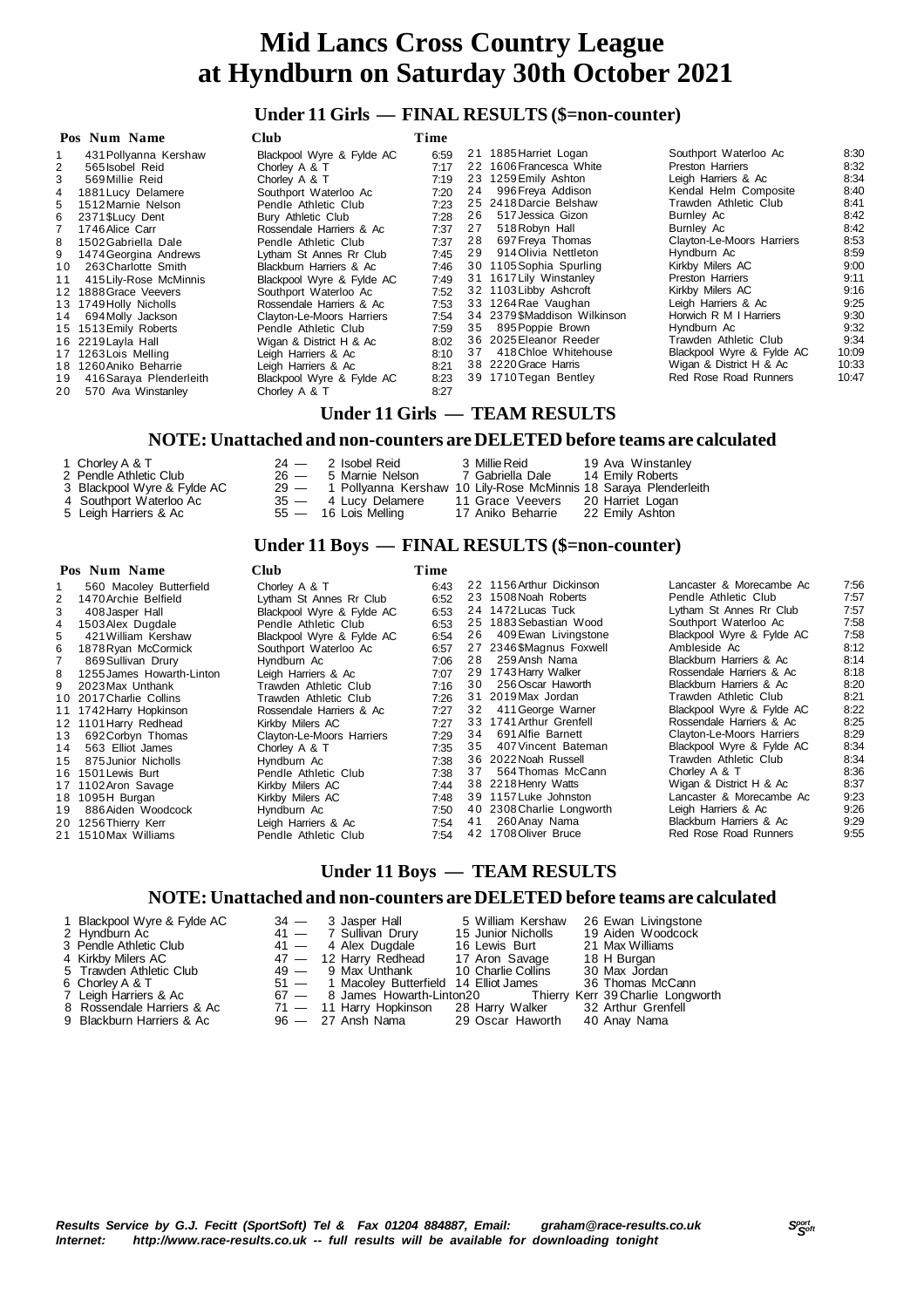## **Under 13 Girls — FINAL RESULTS (\$=non-counter)**

| Pos Num Name                                                                                                                                                                                                                                                                                                                                                                                                                                                                                                                                   | Club                                                                                                                                                                                                                                                                                                                                                                                                                                                                                                                                                         | Time                                                                                                                                                                    |                                                    |                                                                                                                                                                                                                                                                                                                                                                                                                                                                                                                          |                                                                                                                                                                                                                                                                                                                                                                                                                                                                                                                   |                                                                                                                                                                                           |
|------------------------------------------------------------------------------------------------------------------------------------------------------------------------------------------------------------------------------------------------------------------------------------------------------------------------------------------------------------------------------------------------------------------------------------------------------------------------------------------------------------------------------------------------|--------------------------------------------------------------------------------------------------------------------------------------------------------------------------------------------------------------------------------------------------------------------------------------------------------------------------------------------------------------------------------------------------------------------------------------------------------------------------------------------------------------------------------------------------------------|-------------------------------------------------------------------------------------------------------------------------------------------------------------------------|----------------------------------------------------|--------------------------------------------------------------------------------------------------------------------------------------------------------------------------------------------------------------------------------------------------------------------------------------------------------------------------------------------------------------------------------------------------------------------------------------------------------------------------------------------------------------------------|-------------------------------------------------------------------------------------------------------------------------------------------------------------------------------------------------------------------------------------------------------------------------------------------------------------------------------------------------------------------------------------------------------------------------------------------------------------------------------------------------------------------|-------------------------------------------------------------------------------------------------------------------------------------------------------------------------------------------|
| 1278 Gabriella Taylor<br>1901 Layla Graham<br>3<br>283 Agatha Taylor<br>294 Hannah Davies<br>4<br>430 Aimee Harling<br>5<br>6<br>432 Kristy Leitch<br>702 Lottie Smith<br>1162 Anna Nicholson<br>8<br>1004 Anna Cobley<br>9<br>1276 Scarlett Jarvis<br>10<br>11 1348 Lucy Bell<br>282 Emma Robertshaw<br>12<br>427 Jemima Bradburn<br>13<br>579 Isabel Goodman<br>14<br>15 2228 Nour Khouef<br>701 Bella McCredie<br>16.<br>17 2226 Kady Hall<br>18 2338 Joni Dunne<br>19 1005 Ruby Duxbury<br>20 2231 Lucy Orrell<br>281 Tamzin Osborne<br>21 | Leigh Harriers & Ac<br>Southport Waterloo Ac<br>Blackburn Harriers & Ac<br>Blackburn Harriers & Ac<br>Blackpool Wyre & Fylde AC<br>Blackpool Wyre & Fylde AC<br>Clayton-Le-Moors Harriers<br>Lancaster & Morecambe Ac<br>Kendal Helm Composite<br>Leigh Harriers & Ac<br>Leven Vallev AC<br>Blackburn Harriers & Ac<br>Blackpool Wyre & Fylde AC<br>Chorley A & T<br>Wigan & District H & Ac<br>Clayton-Le-Moors Harriers<br>Wigan & District H & Ac<br>Southport Waterloo Ac<br>Kendal Helm Composite<br>Wigan & District H & Ac<br>Blackburn Harriers & Ac | 8:40<br>8:50<br>8:54<br>9:02<br>9:05<br>9:06<br>9:14<br>9:15<br>9:18<br>9:19<br>9:24<br>9:28<br>9:35<br>9:36<br>9:38<br>9:40<br>9:50<br>9:53<br>10:02<br>10:05<br>10:11 | 24<br>25<br>32<br>33<br>34<br>35<br>36<br>37<br>38 | 22 1633 Anna Pilling<br>23 2238 Claudia Berry<br>699 Phoebe Jackson<br>703 Georgia Tregay<br>26 2225 Esme Clark<br>27 2380 \$Isobelle Wilkinson<br>28 1615 Lilly Washington<br>29 2232 Lucy Stretton<br>30 1399 Mina Griffin<br>31 2227 Esme Harris<br>428 Isabelle Broadhurst<br>957 Lea Woodcock<br>433 Isla Macpherson<br>531 Millie Baptista<br>580 Paige Kelly<br>1900 Maya Crosby<br>577 Maisie Edwards<br>39 1277 Eva Melling<br>40 1108 Emily-Rose Moffatt<br>41 1107 - Perrin Alisha May<br>42 1519 Erin Murphy | Preston Harriers<br>Wigan & District H & Ac<br>Clayton-Le-Moors Harriers<br>Clayton-Le-Moors Harriers<br>Wigan & District H & Ac<br>Horwich R M I Harriers<br>Preston Harriers<br>Wigan & District H & Ac<br>Liverpool Pembroke Sefton<br>Wigan & District H & Ac<br>Blackpool Wyre & Fylde AC<br>Hyndburn Ac<br>Blackpool Wyre & Fylde AC<br>Central Lancs R&T<br>Chorley A & T<br>Southport Waterloo Ac<br>Chorley A & T<br>Leigh Harriers & Ac<br>Kirkby Milers AC<br>Kirkby Milers AC<br>Pendle Athletic Club | 10:20<br>10:33<br>10:34<br>10:39<br>10:43<br>10:47<br>10:49<br>10:50<br>10:53<br>10:55<br>10:58<br>11:03<br>11:07<br>11:24<br>11:35<br>11:44<br>11:58<br>12:40<br>13:20<br>13:26<br>15:14 |

#### **Under 13 Girls — TEAM RESULTS**

#### **NOTE: Unattached and non-counters are DELETED before teams are calculated**

| 1 Blackburn Harriers & Ac<br>2 Blackpool Wyre & Fylde AC<br>3 Clavton-Le-Moors Harriers<br>4 Leigh Harriers & Ac<br>5 Wigan & District H & Ac<br>6 Southport Waterloo Ac<br>7 Chorley A & T |  | 19 — 3 Agatha Taylor<br>$24 - 5$ Aimee Harling<br>47 - 7 Lottie Smith<br>49 — 1 Gabriella Tavlor<br>$52 - 15$ Nour Khouef<br>56 — 2 Layla Graham<br>86 - 14 Isabel Goodman | 4 Hannah Davies<br>6 Kristy Leitch<br>16 Bella McCredie<br>10 Scarlett Jarvis<br>17 Kady Hall<br>18 Joni Dunne<br>35 Paige Kelly | 12 Emma Robertshaw<br>13 Jemima Bradburn<br>24 Phoebe Jackson<br>38 Eva Melling<br>20 Lucy Orrell<br>36 Maya Crosby<br>37 Maisie Edwards |  |
|---------------------------------------------------------------------------------------------------------------------------------------------------------------------------------------------|--|----------------------------------------------------------------------------------------------------------------------------------------------------------------------------|----------------------------------------------------------------------------------------------------------------------------------|------------------------------------------------------------------------------------------------------------------------------------------|--|
|---------------------------------------------------------------------------------------------------------------------------------------------------------------------------------------------|--|----------------------------------------------------------------------------------------------------------------------------------------------------------------------------|----------------------------------------------------------------------------------------------------------------------------------|------------------------------------------------------------------------------------------------------------------------------------------|--|

#### **Race 4 - Under 13 Boys — FINAL RESULTS (\$=non-counter)**

| Pos Num Name                                                                                                                                                                                                                                                                                                                                                                                                                                                                                                                                                                        | Club                                                                                                                                                                                                                                                                                                                                                                                                                                                                                                                                                          | Time                                                                                                                                                                                               |                                                                |                                                                                                                                                                                                                                                                                                                                                                                                                                                                                                                                               |                                                                                                                                                                                                                                                                                                                                                                                                                                                                                                                                                               |                                                                                                                                                                                                             |
|-------------------------------------------------------------------------------------------------------------------------------------------------------------------------------------------------------------------------------------------------------------------------------------------------------------------------------------------------------------------------------------------------------------------------------------------------------------------------------------------------------------------------------------------------------------------------------------|---------------------------------------------------------------------------------------------------------------------------------------------------------------------------------------------------------------------------------------------------------------------------------------------------------------------------------------------------------------------------------------------------------------------------------------------------------------------------------------------------------------------------------------------------------------|----------------------------------------------------------------------------------------------------------------------------------------------------------------------------------------------------|----------------------------------------------------------------|-----------------------------------------------------------------------------------------------------------------------------------------------------------------------------------------------------------------------------------------------------------------------------------------------------------------------------------------------------------------------------------------------------------------------------------------------------------------------------------------------------------------------------------------------|---------------------------------------------------------------------------------------------------------------------------------------------------------------------------------------------------------------------------------------------------------------------------------------------------------------------------------------------------------------------------------------------------------------------------------------------------------------------------------------------------------------------------------------------------------------|-------------------------------------------------------------------------------------------------------------------------------------------------------------------------------------------------------------|
| 265 Samuel Aspey<br>277 Theo Robinson<br>2<br>1892 William Delamere<br>576 Henry Ward<br>1159 Ben Brassington<br>422 Otis Leah<br>6<br>573 William Grundy<br>1008 Toby Acland<br>8<br>273 Matthew Haxton<br>1404 Daniel Liggat<br>10<br>590 Max Winstanley<br>11<br>267 Liam Bennison<br>12<br>1267 Alexander Glenn<br>13<br>14 2221 William Ashcroft<br>1344 Sam Oldham<br>15<br>1001 Harvey Shaw<br>16<br>1896 Harvey Thompson<br>17<br>1003 Cooper Wadsworth<br>18<br>270 George Camara<br>19<br>279 Callum Singleton<br>20<br>1890 Richard Berry<br>21<br>22 2366 Alex Rothwell | Blackburn Harriers & Ac<br>Blackburn Harriers & Ac<br>Southport Waterloo Ac<br>Chorley A & T<br>Lancaster & Morecambe Ac<br>Blackpool Wyre & Fylde AC<br>Chorley A & T<br>Kendal Helm Composite<br>Blackburn Harriers & Ac<br>Liverpool Pembroke Sefton<br>Chorley A & T<br>Blackburn Harriers & Ac<br>Leigh Harriers & Ac<br>Wigan & District H & Ac<br>Leven Valley AC<br>Kendal Helm Composite<br>Southport Waterloo Ac<br>Kendal Helm Composite<br>Blackburn Harriers & Ac<br>Blackburn Harriers & Ac<br>Southport Waterloo Ac<br>Blackburn Harriers & Ac | 10:41<br>10:43<br>10:47<br>10:50<br>11:06<br>11:14<br>11:18<br>11:26<br>11:34<br>11:44<br>11:53<br>11:54<br>11:58<br>12:03<br>12:05<br>12:07<br>12:12<br>12:14<br>12:18<br>12:24<br>12:40<br>12:45 | 26<br>30<br>34<br>36<br>37<br>38<br>40<br>41<br>42<br>43<br>44 | 23 2288 Toby Nixon<br>24 274 George Holman<br>25 1343 Demitri Kyriacou<br>272 Charlie Haworth<br>27 1611 Lucas Cooke<br>28 1514 James Burt<br>29 1346 Riley Scott<br>276 Loucas Lancashire<br>31 2400 Harry Roberts<br>32 1754 Francis Vidler<br>33 1755 Alfie Walker<br>423 Ewan Leitch<br>35 1345 Oliver Scott<br>574 Jack McCann<br>571 Matthew Coleman<br>939 Rhys Rawcliffe<br>39 2222 Jake Hickson<br>1515 Hugh Williams<br>2030 Henry Robinson<br>519 Benjamin Mayhew<br>1478 Freddie Markham<br>425 Jack Wilson<br>45 1753 Toby Steel | <b>Barlick Fell Runners</b><br>Blackburn Harriers & Ac<br>Leven Valley AC<br>Blackburn Harriers & Ac<br>Preston Harriers<br>Pendle Athletic Club<br>Leven Valley AC<br>Blackburn Harriers & Ac<br>Pendle Athletic Club<br>Rossendale Harriers & Ac<br>Rossendale Harriers & Ac<br>Blackpool Wyre & Fylde AC<br>Leven Valley AC<br>Chorley A & T<br>Chorley A & T<br>Hyndburn Ac<br>Wigan & District H & Ac<br>Pendle Athletic Club<br>Trawden Athletic Club<br>Burnley Ac<br>Lytham St Annes Rr Club<br>Blackpool Wyre & Fylde AC<br>Rossendale Harriers & Ac | 12:47<br>12:48<br>13:02<br>13:04<br>13:06<br>13:17<br>13:19<br>13:20<br>13:22<br>13:29<br>13:45<br>13:48<br>14:04<br>14:06<br>14:07<br>14:22<br>14:30<br>14:43<br>15:07<br>15:18<br>15:26<br>15:39<br>17:53 |
|                                                                                                                                                                                                                                                                                                                                                                                                                                                                                                                                                                                     |                                                                                                                                                                                                                                                                                                                                                                                                                                                                                                                                                               |                                                                                                                                                                                                    |                                                                |                                                                                                                                                                                                                                                                                                                                                                                                                                                                                                                                               |                                                                                                                                                                                                                                                                                                                                                                                                                                                                                                                                                               |                                                                                                                                                                                                             |

 **Race 4 - Under 13 Boys — TEAM RESULTS**

### **NOTE: Unattached and non-counters are DELETED before teams are calculated**

| 1 Blackburn Harriers & Ac   | $12 - 1$ Samuel Aspey     | 2 Theo Robinson 9 Matthew Haxton    |                                    |
|-----------------------------|---------------------------|-------------------------------------|------------------------------------|
| 2 Chorley A & T             | 22 — 4 Henry Ward         | 7 William Grundy 11 Max Winstanley  |                                    |
| 3 Southport Waterloo Ac     | 41 - 3 William Delamere   | 17 Harvey Thompson 21 Richard Berry |                                    |
| 4 Kendal Helm Composite     | $42 - 8$ Toby Acland      |                                     | 16 Harvey Shaw 18 Cooper Wadsworth |
| 5 Leven Valley AC           | 69 — 15 Sam Oldham        | 25 Demitri Kyriacou 29 Riley Scott  |                                    |
| 6 Blackpool Wyre & Fylde AC | 84 — 6 Otis Leah          | 34 Ewan Leitch                      | 44 Jack Wilson                     |
| 7 Pendle Athletic Club      | $99 - 28$ James Burt      | 31 Harry Roberts                    | 40 Hugh Williams                   |
| 8 Rossendale Harriers & Ac  | $110 - 32$ Francis Vidler | 33 Alfie Walker                     | 45 Toby Steel                      |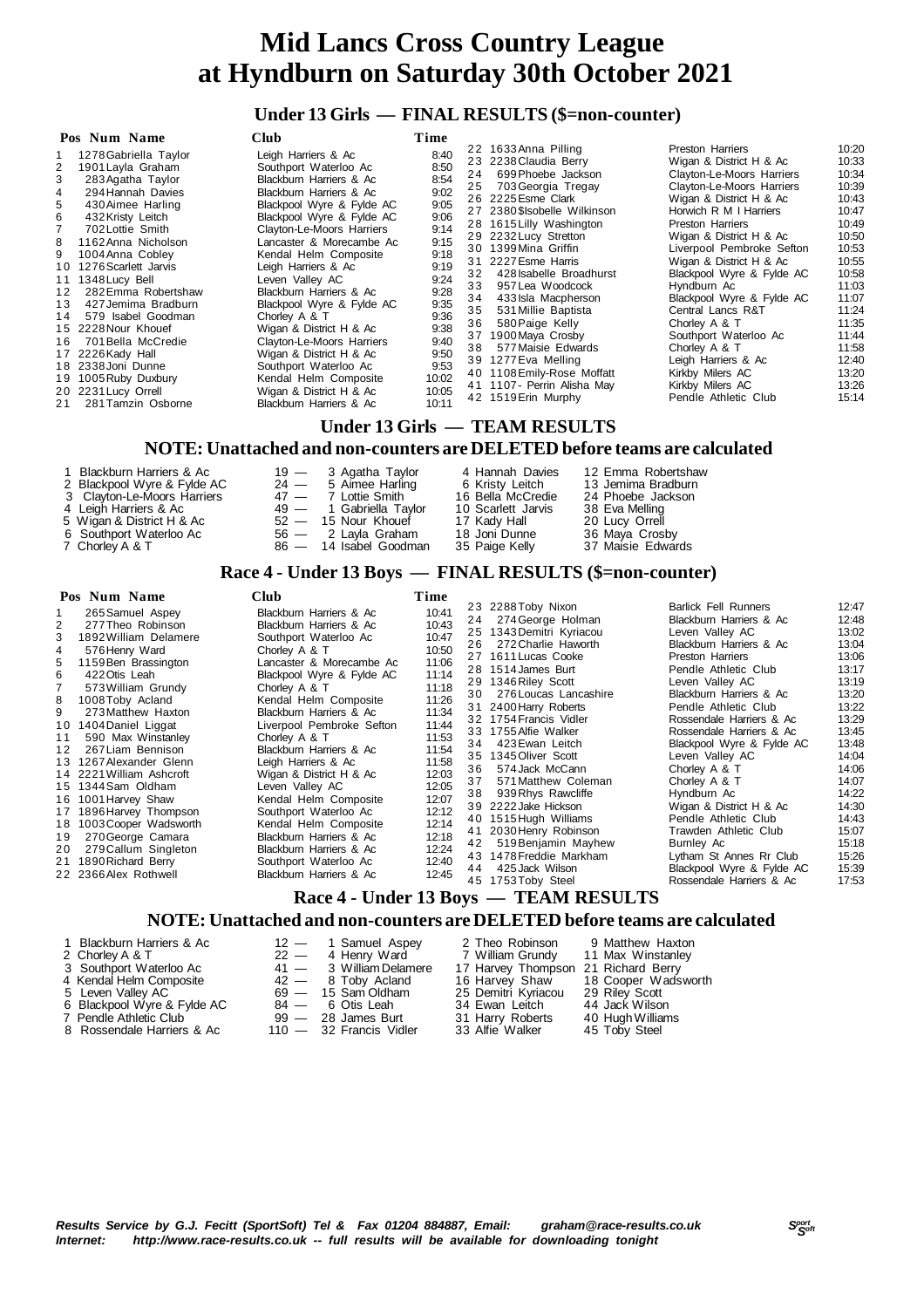#### **Race 4 - Under 15 Girls — FINAL RESULTS (\$=non-counter)**

|    | Pos Num Name               | Club                     | Time  |    |                             |                           |       |
|----|----------------------------|--------------------------|-------|----|-----------------------------|---------------------------|-------|
|    | 1357 Georgia Bell          | Leven Valley AC          | 11:02 | 17 | 449 Madison Croft           | Blackpool Wyre & Fylde AC | 14:12 |
|    | 2 1016 Sophie Cowin        | Kendal Helm Composite    | 11:11 |    | 18 2241 sobel Dyson         | Wigan & District H & Ac   | 14:15 |
| 3  | 2381 \$Charlotte Wilkinson | Horwich R M I Harriers   | 11:57 |    | 19 2344\$Emma Duxbury       | Ambleside Ac              | 14:29 |
| 4  | 1914 Emily Dean            | Southport Waterloo Ac    | 12:06 |    | 20 1628 Natasha Cooke       | <b>Preston Harriers</b>   | 14:32 |
| 5. | 1631 Ava Jones             | Preston Harriers         | 12:29 |    | 21 1114 Alexa Donnelly      | Kirkby Milers AC          | 14:50 |
|    | 6 2034 Gemma Kenniford     | Trawden Athletic Club    | 12:39 |    | 22 2245 Grace Winrow        | Wigan & District H & Ac   | 14:55 |
|    | 7 1291 Rose Parry          | Leigh Harriers & Ac      | 12:47 |    | 23 1632 Holly Moffatt       | <b>Preston Harriers</b>   | 15:08 |
|    | 8 1170 Annie Dickinson     | Lancaster & Morecambe Ac | 13:05 |    | 24 1173 Maddison Parrington | Lancaster & Morecambe Ac  | 15:08 |
| 9  | 1171 Erin Gillan           | Lancaster & Morecambe Ac | 13:06 |    | 25 2035 Grace Whittaker     | Trawden Athletic Club     | 15:16 |
| 10 | 596 Lola Robertson         | Chorley A & T            | 13:20 |    | 26 1172 Abby Johnston       | Lancaster & Morecambe Ac  | 16:00 |
|    | 11 1186 Esther Ward        | Lancaster & Morecambe Ac | 13:25 | 27 | 520Zoe Green                | Bumley Ac                 | 16:10 |
| 12 | 299 Isabella Pacelli       | Blackburn Harriers & Ac  | 13:27 | 28 | 296 Isabelle Hartley        | Blackburn Harriers & Ac   | 17:51 |
| 13 | 302 Imogen Robinson        | Blackburn Harriers & Ac  | 13:33 | 29 | 963 Ellie Holt              | Hyndburn Ac               | 17:54 |
| 14 | 966 Heidi SagarMoss        | Hyndburn Ac              | 13:43 | 30 | 711 Emily Nicholls          | Clayton-Le-Moors Harriers | 18:03 |
|    | 15 1292 Nina Renda         | Leigh Harriers & Ac      | 14:01 | 31 | 521 Hollie Mayhew           | Bumley Ac                 | 19:26 |
| 16 | 304 Isabela Thompson       | Blackburn Harriers & Ac  | 14:08 |    | 32 1630 Connie Humes        | <b>Preston Harriers</b>   | 24:05 |

#### **Race 4 - Under 15 Girls — TEAM RESULTS NOTE: Unattached and non-counters are DELETED before teams are calculated**

- 
- 

1 Lancaster & Morecambe Ac 25 — 7 Annie Dickinson 8 Erin Gillan 10 Esther Ward 2 Blackburn Harriers & Ac 38 — 11 Isabella Pacelli 12 Imogen Robinson 15 Isabela Thompson 3 Preston Harriers 43 — 4 Ava Jones 18 Natasha Cooke 21 Holly Moffatt

#### **Race 5 - Under 15 Boys — FINAL RESULTS**

#### **Pos Num Name Club Time**

| 1622 Matthew Clark        | <b>Preston Harriers</b>     | 13:34 |    | 959 Finlay Lorimer | Hyndburn Ac                                                                                                                                                                                                                                                                                                                                                                                                                                                               | 16:04 |
|---------------------------|-----------------------------|-------|----|--------------------|---------------------------------------------------------------------------------------------------------------------------------------------------------------------------------------------------------------------------------------------------------------------------------------------------------------------------------------------------------------------------------------------------------------------------------------------------------------------------|-------|
| 1403 Myles Fraser         | Liverpool Pembroke Sefton   | 13:40 |    |                    | Southport Waterloo Ac                                                                                                                                                                                                                                                                                                                                                                                                                                                     | 16:06 |
| 1906 Montgomery Barr      | Southport Waterloo Ac       | 13:44 |    |                    | Leven Vallev AC                                                                                                                                                                                                                                                                                                                                                                                                                                                           | 16:08 |
| 586 Jack Lamb             | Chorley A & T               | 13:50 |    |                    | Trawden Athletic Club                                                                                                                                                                                                                                                                                                                                                                                                                                                     | 16:21 |
| 1013 Noah Wadsworth       | Kendal Helm Composite       | 14:05 |    | 585 Robert Kellett | Chorley A & T                                                                                                                                                                                                                                                                                                                                                                                                                                                             | 16:21 |
| 313 Daniel Smith          | Blackburn Harriers & Ac     | 14:12 | 27 | 441 Alfie Hall     | Blackpool Wyre & Fylde AC                                                                                                                                                                                                                                                                                                                                                                                                                                                 | 16:26 |
| 1164 James Brassington    | Lancaster & Morecambe Ac    | 14:17 |    |                    | <b>Preston Harriers</b>                                                                                                                                                                                                                                                                                                                                                                                                                                                   | 16:35 |
| 1401 Isaac Dickinson      | Liverpool Pembroke Sefton   | 14:32 | 29 | 705 Charlie Barnes | Clayton-Le-Moors Harriers                                                                                                                                                                                                                                                                                                                                                                                                                                                 | 16:40 |
| 442 Matthew Holton        | Blackpool Wyre & Fylde AC   | 14:33 |    |                    | Liverpool Pembroke Sefton                                                                                                                                                                                                                                                                                                                                                                                                                                                 | 16:44 |
| 10 1909 Reuben Donnelly   | Southport Waterloo Ac       | 14:36 |    |                    | Southport Waterloo Ac                                                                                                                                                                                                                                                                                                                                                                                                                                                     | 16:46 |
| 11 1009 Alfie Addison     | Kendal Helm Composite       | 14:40 |    |                    | Kirkby Milers AC                                                                                                                                                                                                                                                                                                                                                                                                                                                          | 17:20 |
| 12 1620 Gordon Ballantyne | Preston Harriers            | 14:42 |    |                    | Lancaster & Morecambe Ac                                                                                                                                                                                                                                                                                                                                                                                                                                                  | 17:43 |
| 846 Max Hazlehurst<br>13  | Glaxo Hoad Hill Harriers    | 14:48 |    |                    | Clayton-Le-Moors Harriers                                                                                                                                                                                                                                                                                                                                                                                                                                                 | 17:48 |
| 14 1640 William Moorhouse | <b>Preston Harriers</b>     | 14:51 |    |                    | Southport Waterloo Ac                                                                                                                                                                                                                                                                                                                                                                                                                                                     | 17:53 |
| 15 1012 Joshua Todd       | Kendal Helm Composite       | 14:58 |    |                    | Lancaster & Morecambe Ac                                                                                                                                                                                                                                                                                                                                                                                                                                                  | 18:20 |
| 16 2286 Logan McCredie    | <b>Barlick Fell Runners</b> | 15:00 |    |                    | Kirkby Milers AC                                                                                                                                                                                                                                                                                                                                                                                                                                                          | 18:21 |
| 292 Ben Stratton<br>17    | Blackburn Harriers & Ac     | 15:18 |    | 961 Liam Talbot    | Hyndburn Ac                                                                                                                                                                                                                                                                                                                                                                                                                                                               | 18:30 |
| 18 1351 Oliver Oldham     | Leven Valley AC             | 15:26 |    |                    | Southport Waterloo Ac                                                                                                                                                                                                                                                                                                                                                                                                                                                     | 18:31 |
| 19<br>291 Matthew Smith   | Blackburn Harriers & Ac     | 15:42 |    |                    | Chorley A & T                                                                                                                                                                                                                                                                                                                                                                                                                                                             | 18:37 |
| 20 1011 Alfie Todd        | Kendal Helm Composite       | 15:54 |    | 288 Callum Osborne | Blackburn Harriers & Ac                                                                                                                                                                                                                                                                                                                                                                                                                                                   | 18:47 |
| 447 Jack Wilsdon<br>21    | Blackpool Wyre & Fylde AC   | 15:58 |    |                    | Wigan & District H & Ac                                                                                                                                                                                                                                                                                                                                                                                                                                                   | 19:12 |
|                           |                             |       |    |                    | <b>Preston Harriers</b>                                                                                                                                                                                                                                                                                                                                                                                                                                                   | 22:10 |
|                           |                             |       |    |                    |                                                                                                                                                                                                                                                                                                                                                                                                                                                                           |       |
|                           |                             |       |    |                    | 22<br>23 1911 Luke Ward<br>24 1352 John Williamson<br>25 2033 Charlie Reeder<br>26<br>28 1624 Adam Link<br>30 1402 Toby Farrer<br>31 1908 Daniel Jones<br>32 1111 Luke Culshaw<br>33 1165Zach Earnshaw<br>34 707 Caleb Tregay<br>35 1910 Stephen Morgan<br>36 1166 Ronan Maher<br>37 1112 Xander Heaton<br>38<br>39 1912 Julius Zajitschek<br>582 Freddie Edwards<br>40<br>41<br>42 2236 Daniel Unsworth<br>43 1625 Matthew Link<br>Race 5 - Under 15 Boys — TEAM RESULTS |       |

| 1 Preston Harriers          | 27 - 1 Matthew Clark                      |                    | 12 Gordon Ballantyne 14 William Moorhouse |
|-----------------------------|-------------------------------------------|--------------------|-------------------------------------------|
| 2 Kendal Helm Composite     | $31 - 5$ Noah Wadsworth                   | 11 Alfie Addison   | 15 Joshua Todd                            |
| 3 Southport Waterloo Ac     | 36 - 3 Montgomery Barr                    | 10 Reuben Donnelly | 23 Luke Ward                              |
| 4 Liverpool Pembroke Sefton | 40 - 2 Myles Fraser                       | 8 Isaac Dickinson  | 30 Toby Farrer                            |
| 5 Blackburn Harriers & Ac   | $42 - 6$ Daniel Smith                     | 17 Ben Stratton    | 19 Matthew Smith                          |
| 6 Blackpool Wyre & Fylde AC | 57 - 9 Matthew Holton                     | 21 Jack Wilsdon    | 27 Alfie Hall                             |
| 7 Chorley A & T             | 70 - 4 Jack Lamb 26 Robert Kellett        |                    | 40 Freddie Edwards                        |
| 8 Lancaster & Morecambe Ac  | 76 - 7 James Brassington 33 Zach Earnshaw |                    | 36 Ronan Maher                            |

#### **Race 5 - Under 17 Women — FINAL RESULTS**

|    | Pos Num Name            | Club                      | Time  |    |                                        |                           |       |
|----|-------------------------|---------------------------|-------|----|----------------------------------------|---------------------------|-------|
|    | 323 Isabel Holt         | Blackburn Harriers & Ac   | 14:27 | 12 | 464 Betty Kershaw                      | Blackpool Wyre & Fylde AC | 17:58 |
| 2  | 1185 Kirsty Maher       | Lancaster & Morecambe Ac  | 15:05 |    | 13 1651 Olivia Miller                  | Preston Harriers          | 18:07 |
| 3. | 329 Abigail Stratton    | Blackburn Harriers & Ac   | 15:18 | 14 | 465 Sophie Livingstone                 | Blackpool Wyre & Fylde AC | 18:08 |
| 4  | 719 Sianna Smith        | Clayton-Le-Moors Harriers | 16:12 | 15 | 607 Lara Ingram-Weston                 | Chorley A & T             | 18:21 |
| 5. | 322 Keira Haxton        | Blackburn Harriers & Ac   | 16:36 | 16 | 610 Amber Pilkington                   | Chorley A & T             | 18:24 |
| 6. | 1023 Sarah Smith        | Kendal Helm Composite     | 16:41 | 17 | 324 Leah Hoole                         | Blackburn Harriers & Ac   | 19:40 |
|    | 720 Helana White        | Clayton-Le-Moors Harriers | 16:43 | 18 | 317 Kiera Booth                        | Blackburn Harriers & Ac   | 19:47 |
|    | 8 1649 Imogen Blackwell | Preston Harriers          | 16:45 | 19 | 325 Eva Knowles                        | Blackburn Harriers & Ac   | 20:16 |
|    | 9 1652 Grace Rayner     | <b>Preston Harriers</b>   | 16:48 |    | 20 1180 Niamh Barnsley-Ryan            | Lancaster & Morecambe Ac  | 22:28 |
| 10 | 463 Grace Blincow       | Blackpool Wyre & Fylde AC | 17:04 | 21 | 466 Millie Oldham                      | Blackpool Wyre & Fylde AC | 22:52 |
| 11 | 316 Eleanor Allsop      | Blackburn Harriers & Ac   | 17:08 |    | 22 1184 Sacha Liver                    | Lancaster & Morecambe Ac  | 23:41 |
|    |                         |                           |       |    | Race 5 - Under 17 Women — TEAM RESULTS |                           |       |

- 
- 

2 Press 12 Press 30 — 8 Imogen Blackwell 9 Grace Rayner 13 Olivia Miller<br>
26 — 10 Grace Blincow 12 Betty Kershaw 14 Sophie Livingstone

1 Blackburn Harriers & Ac  $9 - 1$  Isabel Holt 3 Abigail Stratton 5 Keira Haxton<br>2 Preston Harriers 30 - 8 Imogen Blackwell 9 Grace Rayner 13 Olivia Miller

3 Blackpool Wyre & Fylde AC 36 — 10 Grace Blincow 12 Betty Kershaw 14 Sophie Livingstone 4 Lancaster & Morecambe Ac 44 — 2 Kirsty Maher 20 Niamh Barnsley-Ryan22 Sacha Liver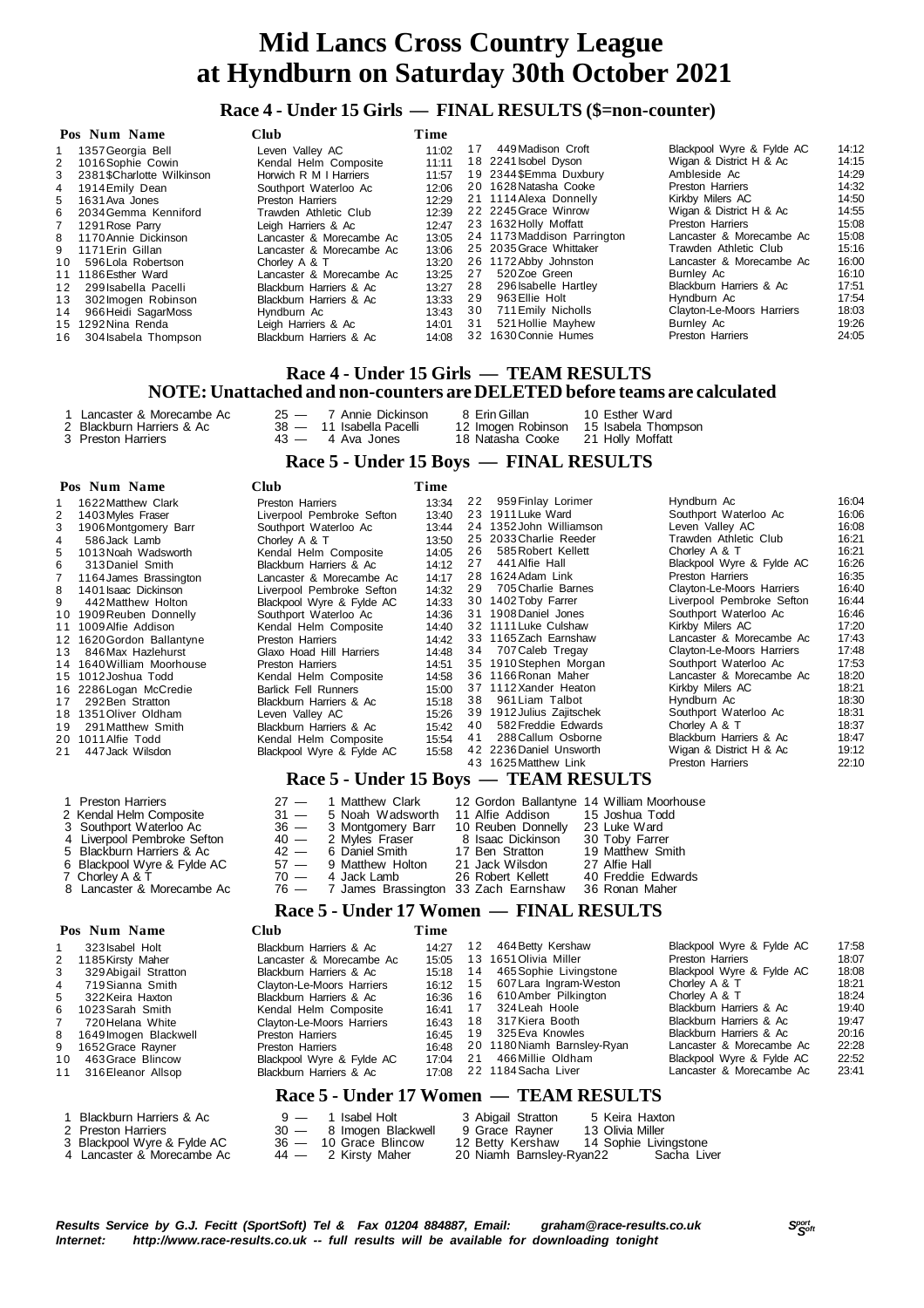#### **Race 6 - Under 17 Men — FINAL RESULTS (\$=non-counter)**

|                 | Club<br>Pos Num Name   |                          | Time  |    |                              |                           |       |
|-----------------|------------------------|--------------------------|-------|----|------------------------------|---------------------------|-------|
|                 | 308 David Holman       | Blackburn Harriers & Ac  | 20:28 |    | 13 1022 Daniel Knowles Slack | Kendal Helm Composite     | 22:37 |
|                 | 2 1177 Fabian Schiller | Lancaster & Morecambe Ac | 20:37 | 14 | 603Tom Murphy                | Chorley A & T             | 22:40 |
|                 | 3 1021 James Bowen     | Kendal Helm Composite    | 20:50 |    | 15 314 Dexta Thompson        | Blackburn Harriers & Ac   | 22:44 |
|                 | 4 2372\$Samuel Smyth   | Bury Athletic Club       | 20:55 |    | 16 1638 Charlie Haigh        | <b>Preston Harriers</b>   | 22:46 |
|                 | 5 1020 Harry Bowen     | Kendal Helm Composite    | 21:01 |    | 602 Alex Glew                | Chorley A & T             | 23:20 |
|                 | 6 1768 William Curry   | Rossendale Harriers & Ac | 21:11 |    | 18 1175 Jack Collett         | Lancaster & Morecambe Ac  | 23:25 |
| $\mathbf{7}$    | 1645 Jenson Warren     | Preston Harriers         | 21:18 |    | 19 307 Codie Dewhurst        | Blackburn Harriers & Ac   | 23:55 |
|                 | 8 1643 Zack Tavlor     | Preston Harriers         | 21:33 |    | 20 1179 James Twigg          | Lancaster & Morecambe Ac  | 24:00 |
| 9               | 309 Hayden Mercer      | Blackburn Harriers & Ac  | 21:52 | 21 | 173G Barnard-Mackenzie       | Barrow & Furness Striders | 24:18 |
| 10 <sup>1</sup> | 848 Justin Corbishley  | Glaxo Hoad Hill Harriers | 22:10 |    | 22 311 Umair Rafig           | Blackburn Harriers & Ac   | 24:56 |
| 11              | 310 Jack Paget-Fowler  | Blackburn Harriers & Ac  | 22:22 |    | 23 2419A Maggio-Poyntz       | Walney Wind Cheetahs      | 25:25 |
|                 | 12 1642 Billy Reid     | Preston Harriers         | 22:29 |    |                              |                           |       |

#### **Race 6 - Under 17 Men — TEAM RESULTS**

#### **NOTE: Unattached and non-counters are DELETED before teams are calculated**

| 1 Blackburn Harriers & Ac  | 19 — 1 David Holman    | 8 Hayden Mercer          | 10 Jack Paget-Fowler   |
|----------------------------|------------------------|--------------------------|------------------------|
| 2 Kendal Helm Composite    | 19 — 3 James Bowen     | 4 Harry Bowen            | 12 Daniel KnowlesSlack |
| 3 Preston Harriers         | $24 - 6$ Jenson Warren | 7 Zack Taylor            | 11 Billy Reid          |
| 4 Lancaster & Morecambe Ac | 38 — 2 Fabian Schiller | 17 Jack Collett          | 19 James Twigg         |
|                            |                        | Race 6 - Ladies under 20 |                        |

## **Pos Num Name Cat/Pos Club Time**<br>1 1662Libby Huxley **L20** 1 Preston Harriers 22:11 1 1662 Libby Huxley L20 1 Preston Harriers

|             | 2 1925 Lucy Milling    |  | L20 2 Southport Waterloo Ac          | 23:31 |
|-------------|------------------------|--|--------------------------------------|-------|
|             | 3 725 Briony Holt      |  | L20 3 Clayton-Le-Moors Harriers      | 23:51 |
|             | 4 2303 Anna Lonsdale   |  | L20 4 Lancaster University           | 25:20 |
|             | 5 1222 Rheagan Edwards |  | L20 5 Lancaster University           | 25:39 |
|             | 6 338 Eleesha Charnley |  | L20 6 Blackburn Harriers & Ac        | 25:50 |
| $7^{\circ}$ | 2390 Abigail Simpson   |  | L20 7 Lancaster University Running & | 29:43 |
| 8           | 849 Ellie Simmonds     |  | L20 8 Glaxo Hoad Hill Harriers       | 30:39 |
| 9           | 340 Ella Hardman       |  | L20 9 Blackburn Harriers & Ac        | 40:06 |
|             |                        |  |                                      |       |

#### **Race 6 - Ladies under 20 — TEAM RESULTS**

 **No complete teams**

#### **Senior Men under 20**

|                | Pos Num Name Cat/Pos     |  | Club                               | Time  |
|----------------|--------------------------|--|------------------------------------|-------|
| $\mathbf{1}$   | 2378 SLewis Bowness      |  | U20 1 Helm Hill Runners            | 32:10 |
| 2              | 1360 Luca Messenger      |  | U20 2 Leven Valley AC              | 32:51 |
| 3              | 1417 Jake Dickinson      |  | U20 3 Liverpool Pembroke Sefton    | 33:28 |
| $\overline{4}$ | 1661 Luke Suffolk        |  | U20 4 Preston Harriers             | 35:08 |
| 5              | 1219 William Eley        |  | U20 5 Lancaster University         | 36:06 |
| 6              | 1422 Jared Nicholls      |  | U20 6 Liverpool Pembroke Sefton    | 38:18 |
| $\overline{7}$ | 1190 Jackson Sloan       |  | U20 7 Lancaster & Morecambe Ac     | 39:11 |
| 8              | 468 Joshua Mathias-Davey |  | Blackpool Wyre & Fylde AC<br>U20 8 |       |
|                | 45:02                    |  |                                    |       |
|                | 9 1919 Sam Coupland      |  | U20 9 Southport Waterloo Ac        | 56:05 |

#### **Senior Men under 20 — TEAM RESULTS No complete teams**

#### **Race 6 - Vet 70 Men — FINAL RESULTS (\$=non-counter)**

|   | Pos Num Name          | Club                        |                                    | Time  |                                    |  |
|---|-----------------------|-----------------------------|------------------------------------|-------|------------------------------------|--|
| 1 | 1687 Ray Taylor       | V70 1 Red Rose Road Runners |                                    | 29:39 |                                    |  |
|   | 2 2299 Mike Walsh     |                             | V70 2 Kendal Amateur Athletic Club | 30:36 |                                    |  |
|   | 3 1522 Alan Appleby   | V70 3 Preston Harriers      |                                    | 30:49 |                                    |  |
| 4 | 625 Stephen Breckell  |                             | V70 4 Clayton-Le-Moors Harriers    | 31:37 |                                    |  |
| 5 | 979 Peter Ion         |                             | V75 1 Kendal Amateur Athletic Club | 36:29 |                                    |  |
|   | 6 2120 Simon Young    |                             | V70 5 Wesham Road Runners & Ac     | 37:32 |                                    |  |
|   | 622 Bryn Barnes       |                             | V70 6 Clayton-Le-Moors Harriers    | 40:15 |                                    |  |
|   | 8 2081 Peter Bartlett |                             | V70 7 Wesham Road Runners & Ac     | 47:03 |                                    |  |
|   |                       |                             |                                    |       | Race 6 - Vet 70 Men — TEAM RESULTS |  |
|   |                       |                             |                                    |       |                                    |  |

#### **NOTE: Unattached and non-counters are DELETED before teams are calculated**

| 1 Kendal Amateur Athletic Club |        | 7 — 2 Mike Walsh   | 5 Peter Ion      |
|--------------------------------|--------|--------------------|------------------|
| 2 Clayton-Le-Moors Harriers    | $11 -$ | 4 Stephen Breckell | 7 Bryn Barnes    |
| 3 Wesham Road Runners & Ac     | $14 -$ | 6 Simon Young      | 8 Peter Bartlett |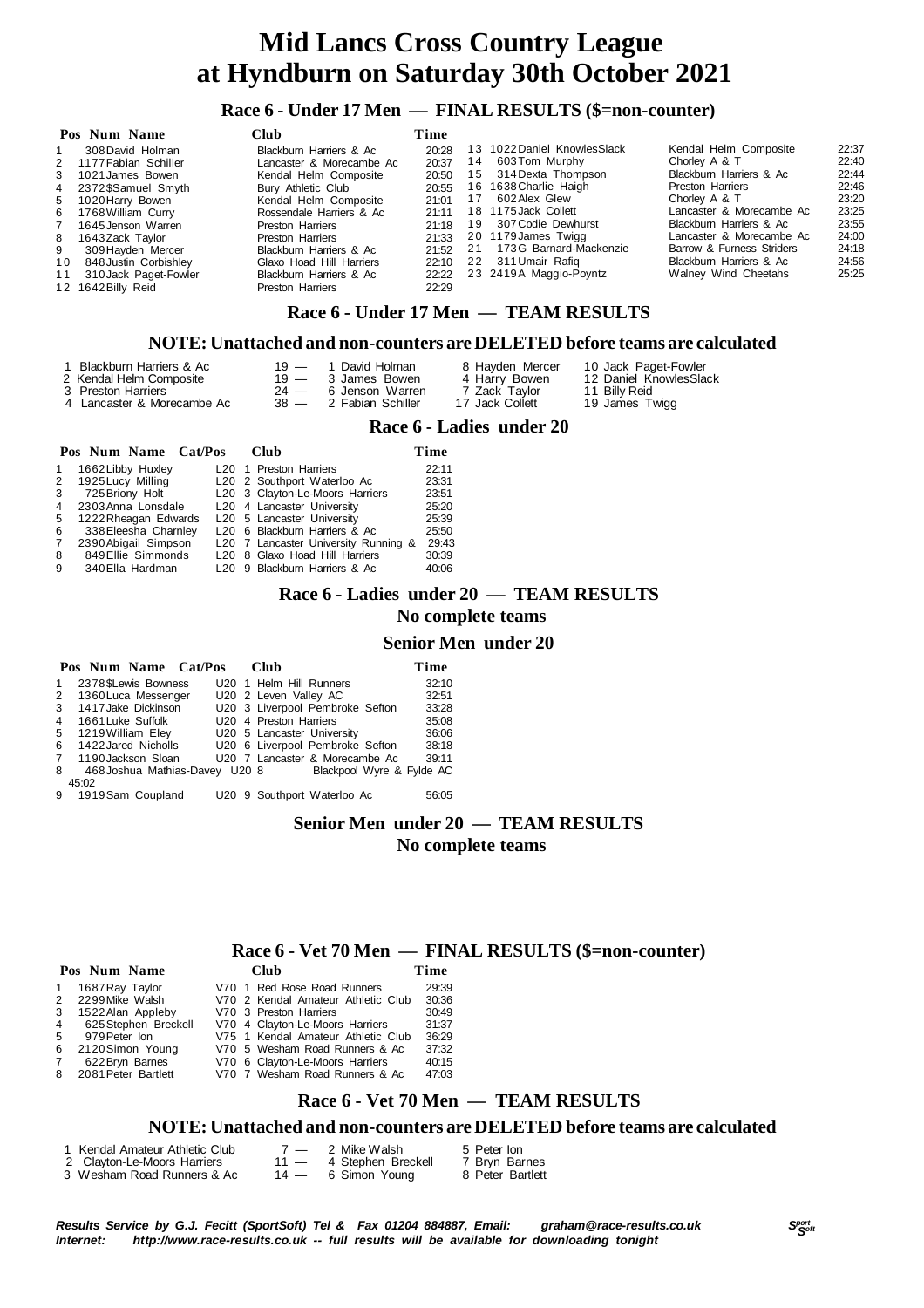#### **Race 6 - Ladies over 18**

|          | Pos Num Name Cat/Pos                                   |    | Club                                                           | Time           |                                                         |    |                                                            |                |
|----------|--------------------------------------------------------|----|----------------------------------------------------------------|----------------|---------------------------------------------------------|----|------------------------------------------------------------|----------------|
| 1        | 1662 Libby Huxley                                      |    | L20 1 Preston Harriers                                         | 22:11          | 68<br>402 Andrea Smith                                  |    | L55 4 Blackpool Wyre & Fylde AC                            | 32:01          |
| 2        | 1331 Antonia Fan                                       | L  | 2 Leven Valley AC                                              | 22:51          | 384 Karen Dunford<br>69                                 |    | L55 5 Blackpool Wyre & Fylde AC                            | 32:09          |
| 3        | 1925 Lucy Milling                                      |    | L20 2 Southport Waterloo Ac                                    | 23:31          | 70<br>1586 Katie Johnstone                              | Ь. | 70 Preston Harriers                                        | 32:26          |
| 4        | 725 Briony Holt                                        |    | L20 3 Clayton-Le-Moors Harriers                                | 23:51          | 71 2060 Joanna Barnard                                  |    | L4511 Walney Wind Cheetahs                                 | 32:32          |
| 5        | 2377\$Saskia Huxham                                    | L  | 5 Hallamshire Harriers Sheffield                               | 23:57          | 72<br>989 Carolyn Kevan                                 |    | L55 6 Kendal Amateur Athletic Club                         | 32:34          |
| 6        | 1812 Maria Cook                                        |    | L45 1 Skelmersdale Boundary H                                  | 24:28          | 685 Julia Rushton<br>73                                 |    | L55 7 Clayton-Le-Moors Harriers                            | 32:42          |
| 7        | 490 Rhiannon Douglas                                   | L  | 7 Border Harriers & Ac                                         | 25:12          | 74 2124 Sharon Cooper                                   |    | L4512 Wesham Road Runners & Ac                             | 32:52          |
| 8        | 1456 Joanna Goorney                                    |    | L50 1 Lytham St Annes Rr Club                                  | 25:16          | 75 1947 Hayley Haworth                                  |    | L35 8 Thornton Cleveleys RC                                | 33:08          |
| 9        | 2303 Anna Lonsdale                                     |    | L20 4 Lancaster University                                     | 25:20          | 76 1153 Miriam Maher                                    |    | L5012 Lancaster & Morecambe Ac                             | 33:12          |
|          | 10 1222 Rheagan Edwards                                |    | L20 5 Lancaster University                                     | 25:39          | 77<br>990 Dianne Priestley                              |    | L70 1 Kendal Amateur Athletic Club                         | 33:14          |
| 11       | 2304 Anna Philps                                       | L. | 11 Lancaster University                                        | 25:46          | 78 2062 Disa Blackburn<br>79<br>854 Vicki Sherrington   | L. | 78 Walney Wind Cheetahs                                    | 33:20          |
| 12       | 338 Eleesha Charnley                                   |    | L20 6 Blackburn Harriers & Ac                                  | 25:50          | 80 1465 Julia Rolfe                                     |    | L5013 Helm Hill Runners<br>L55 8 Lytham St Annes Rr Club   | 33:27<br>33:30 |
| 13       | 553 Laura Livesey                                      |    | L35 1 Chorley A & T                                            | 25:58          | 81<br>233 Jan Buckingham                                |    | L55 9 Blackburn Harriers & Ac                              | 33:35          |
| 14       | 397 Carly Morgan                                       | L  | 14 Blackpool Wyre & Fylde AC                                   | 26:21<br>26:24 | 131 Kerry Lomas<br>82                                   |    | L35 9 Astley & Tyldesley RR                                | 33:40          |
|          | 15 1593 Katey Markland                                 |    | L35 2 Preston Harriers                                         | 26:26          | 83 2210 Amy Tinker                                      | L. | 83 Wigan & District H & Ac                                 | 33:43          |
|          | 16 1813 Sue McMaster<br>17 1861 Clare Constable        |    | L50 2 Skelmersdale Boundary H<br>L50 3 Southport Waterloo Ac   | 26:27          | 84 1996 Rebecca Bradshaw                                | L  | 84 Trawden Athletic Club                                   | 33:47          |
|          | 18 1460 Melanie Koth                                   |    | L45 2 Lytham St Annes Rr Club                                  | 26:31          | 85 2000 Elaine Corcoran                                 |    | L4016 Trawden Athletic Club                                | 33:49          |
| 19       | 135 Jackie Price                                       |    | L40 1 Astley & Tyldesley RR                                    | 26:56          | 86 1704 Paula Plowman                                   |    | L5510 Red Rose Road Runners                                | 33:51          |
|          | 20 1453 Catherine Carrdus                              |    | L50 4 Lytham St Annes Rr Club                                  | 27:07          | 87 2201 Lucy McKenna                                    | L. | 87 Wigan & District H & Ac                                 | 33:54          |
|          | 21 1590 Kate Lakeland                                  | L. | 21 Preston Harriers                                            | 27:13          | 861 Emma Guilfoyle<br>88                                | L. | 88 Hyndburn Ac                                             | 33:59          |
|          | 22 2345 \$Michelle Foxwell                             |    | L45 3 Ambleside Ac                                             | 27:27          | 89<br>676 Sarah Helliwell                               |    | L4017 Clayton-Le-Moors Harriers                            | 34:07          |
|          | 23 2421 Julie Platt                                    |    | L50 5 Wigan & District H & Ac                                  | 27:32          | 90 1939 Kate Barras                                     |    | L4513 Thornton Cleveleys RC                                | 34:12          |
| 24       | 748 Vicki Doherty                                      |    | L40 2 Garstang Running Club                                    | 27:34          | 91 1863 Katy Coupland                                   |    | L4514 Southport Waterloo Ac                                | 34:25          |
|          | 25 2278 Nina Pilkington                                |    | L40 3 Wigan Phoenix                                            | 27:37          | 92 1457 Pamela Hardman                                  |    | L60 2 Lytham St Annes Rr Club                              | 34:38          |
|          | 26 1699 Samantha Edwards L35 3 Red Rose Road Runners   |    |                                                                | 27:43          | 93 2066 Alex Earley                                     | L. | 93 Walney Wind Cheetahs                                    | 34:43          |
|          | 27 1459 Barbara Holmes                                 |    | L60 1 Lytham St Annes Rr Club                                  | 27:46          | 94 2140 Anne Myers-Smith                                |    | L4018 Wesham Road Runners & Ac                             | 35:09          |
|          | 28 1583 Emma Essex-Crosby L40 4 Preston Harriers       |    |                                                                | 27:52          | 95 1592 Elena Macdonald                                 |    | L4515 Preston Harriers                                     | 35:51          |
|          | 29 2070 Poyntz Karen Maggio-L50 6 Walney Wind Cheetahs |    |                                                                | 27:57          | 96 1150 Jennie Hodgson                                  |    | L60 3 Lancaster & Morecambe Ac                             | 36:12          |
|          | 30 2072 Amy Singleton                                  |    | L40 5 Walney Wind Cheetahs                                     | 28:14          | 97 1814 Jane Woodburn                                   |    | L5014 Skelmersdale Boundary H                              | 36:29          |
|          | 31 1466 Clare Taylor                                   |    | L40 6 Lytham St Annes Rr Club                                  | 28:22          | 98 686 Jane Ryan                                        |    | L4019 Clayton-Le-Moors Harriers                            | 36:47          |
|          | 32 1211 Tabitha Sleap                                  | L. | 32 Lancaster University                                        | 28:24          | 99 2137 Louise Lord                                     |    | L4516 Wesham Road Runners & Ac                             | 36:51          |
|          | 33 2277 Karen Moorfield                                |    | L35 4 Wigan Phoenix                                            | 28:30          | 100 125 Michelle Fairclough L4517 Astley & Tyldesley RR |    |                                                            | 37:02          |
|          | 34 2145 Sarah Sherratt                                 |    | L50 7 Wesham Road Runners & Ac                                 | 28:48          | 101 2014 Karen Windle                                   |    | L60 4 Trawden Athletic Club                                | 37:14          |
|          | 35 2420 Ellie Robinson                                 | L. | 35 Wigan & District H & Ac                                     | 28:50          | 102 1707 Margaret Worbey<br>103 1998 Verity Brown       |    | L4020 Red Rose Road Runners<br>L3510 Trawden Athletic Club | 37:27<br>37:28 |
|          | 36 1146 Sally Brassington                              |    | L45 4 Lancaster & Morecambe Ac                                 | 29:06          | 104 2134 Antoinette Holton                              |    | L3511 Wesham Road Runners & Ac                             | 37:30          |
| 38       | 37 2205 Jayne Salloum<br>164 Sarah Bouffler            |    | L45 5 Wigan & District H & Ac                                  | 29:11<br>29:15 | 105 2013 Sharon Webber                                  |    | L4518 Trawden Athletic Club                                | 37:40          |
| 39       | 757 Jayne Perry                                        |    | L40 7 Barrow & Furness Striders<br>L40 8 Garstang Running Club | 29:20          | 106 2122 Clare Belfield                                 |    | L3512 Wesham Road Runners & Ac                             | 37:50          |
|          | 40 2064 Janice Callister                               |    | L55 1 Walney Wind Cheetahs                                     | 29:22          | 107 1737 Sara Steel                                     |    | L4021 Rossendale Harriers & Ac                             | 38:16          |
| 41       | 394 Laura Lawler                                       |    | L50 8 Blackpool Wyre & Fylde AC                                | 29:27          | 108 2191 Adrienne Barnes                                |    | L5015 Wigan & District H & Ac                              | 38:21          |
|          | 42 2207 Rachel Sidebotham L                            |    | 42 Wigan & District H & Ac                                     | 29:31          | 109 749 Mary Hewitt                                     |    | L65 1 Garstang Running Club                                | 38:28          |
|          | 43 2197 Jacqui Jones                                   |    | L55 2 Wigan & District H & Ac                                  | 29:37          | 110 128 Louise Hill                                     |    | L4022 Astley & Tyldesley RR                                | 38:38          |
|          | 44 2390 Abigail Simpson                                |    | L20 7 Lancaster University Running &                           | 29:43          | 111 1467 Julie Wiseman                                  |    | L60 5 Lytham St Annes Rr Club                              | 38:45          |
|          | 45 2195 Katrina Hamilton                               | L. | 45 Wigan & District H & Ac                                     | 29:46          | 112 837 Dorothy Stirling                                |    | L5016 Glaxo Hoad Hill Harriers                             | 38:57          |
|          | 46 2352 \$Helen Buchan                                 |    | L40 9 Ribble Valley Harriers                                   | 29:49          | 113 678 Jane Hylands                                    |    | L5017 Clayton-Le-Moors Harriers                            | 39:10          |
|          | 47 1871 Michelle Spencer                               |    | L45 6 Southport Waterloo Ac                                    | 29:59          | 114 2061 Justine Blackburn                              |    | L3513 Walney Wind Cheetahs                                 | 39:12          |
| 48       | 382 Jenny Clark                                        |    | L4010 Blackpool Wyre & Fylde AC                                | 30:02          | 115 1450 Pamela Binns                                   |    | L75 1 Lytham St Annes Rr Club                              | 39:50          |
|          | 49 2279 Emma Weall                                     |    | L4011 Wigan Phoenix                                            | 30:06          | 116 340 Ella Hardman                                    |    | L20 9 Blackburn Harriers & Ac                              | 40:06          |
|          | 50 1155 Louise Wareing                                 |    | L45 7 Lancaster & Morecambe Ac                                 | 30:10          | 117 2015 Linda Zagorski                                 |    | L5511 Trawden Athletic Club                                | 41:39          |
|          | 51 2422 Chloe Blakemore                                |    | L35 5 Wigan Phoenix                                            | 30:16          | 118 1600 Julie Tyrer                                    |    | L4519 Preston Harriers                                     | 41:41          |
| 52       | 237 Lindsay Davies                                     |    | L45 8 Blackburn Harriers & Ac                                  | 30:21          | 119 674 Karin Goss                                      |    | L70 2 Clayton-Le-Moors Harriers                            | 41:43          |
|          | 53 1865 Carole James                                   |    | L55 3 Southport Waterloo Ac                                    | 30:27          | 120 2005L Hawthornthwaite<br>121 2002 Gillian Greenwood |    | L4023 Trawden Athletic Club<br>L5512 Trawden Athletic Club | 41:52          |
|          | 54 1731 Sophie Howard                                  |    | 54 Rossendale Harriers & Ac                                    | 30:29          | 122 1999 Julie Carman                                   |    | L65 2 Trawden Athletic Club                                | 42:08<br>44:23 |
| 55       | 558 Rebecca Ward                                       |    | L35 6 Chorley A & T                                            | 30:35          | 123 670 Christine Egerton                               |    | L70 3 Clayton-Le-Moors Harriers                            | 45:25          |
|          | 56 2196 Lisa Heyes<br>849 Ellie Simmonds               |    | L45 9 Wigan & District H & Ac                                  | 30:38<br>30:39 | 124 1081 Paula Heaton                                   |    | L4520 Kirkby Milers AC                                     | 45:41          |
| 57<br>58 | 550 Jane Bowles                                        |    | L20 8 Glaxo Hoad Hill Harriers<br>L50 9 Chorley A & T          | 30:39          | 125 681 Christine Leathley                              |    | L70 4 Clayton-Le-Moors Harriers                            | 45:59          |
|          | 59 2148 Kay Twist                                      |    | L5010 Wesham Road Runners & Ac                                 | 30:51          | 126 2071 Carol Park                                     |    | L5513 Walney Wind Cheetahs                                 | 46:02          |
|          | 60 2068 Sandra Garnett                                 |    | L4012 Walney Wind Cheetahs                                     | 30:57          | 127 665 Susan Allen                                     |    | L60 6 Clayton-Le-Moors Harriers                            | 46:46          |
| 61       | 126 Susan Fletcher                                     |    | L4510 Astley & Tyldesley RR                                    | 31:00          | 128 1601 Sue Wickham                                    |    | L60 7 Preston Harriers                                     | 46:47          |
| 62       | 390 Julie Hall                                         |    | L4013 Blackpool Wyre & Fylde AC                                | 31:06          | 129 1581 Judith Deakin                                  |    | L75 2 Preston Harriers                                     | 47:12          |
|          | 63 1334 Leanne Scott                                   |    | L35 7 Leven Valley AC                                          | 31:18          | 130 1960 Victoria Wrigley                               |    | L4521 Thornton Cleveleys RC                                | 47:30          |
|          | 64 1206 Merlyn Gilldaley                               | L. | 64 Lancaster University                                        | 31:21          | 131 1954 Naomi Singleton                                |    | L3514 Thornton Cleveleys RC                                | 47:30          |
|          | 65 2410 Tanya Foley                                    |    | L5011 Skelmersdale Boundary H                                  | 31:25          | 132 2074 Melissa Turner                                 |    | L 132 Walney Wind Cheetahs                                 | 51:50          |
|          | 66 1739 Catherine Wilson                               |    | L4014 Rossendale Harriers & Ac                                 | 31:36          | 133 1594 Adela Nuttall                                  |    | L60 8 Preston Harriers                                     | 53:48          |
| 67       | 130 Louise Jeffrey-Read L4015 Astley & Tyldesley RR    |    |                                                                | 31:47          |                                                         |    |                                                            |                |
|          |                                                        |    |                                                                |                |                                                         |    |                                                            |                |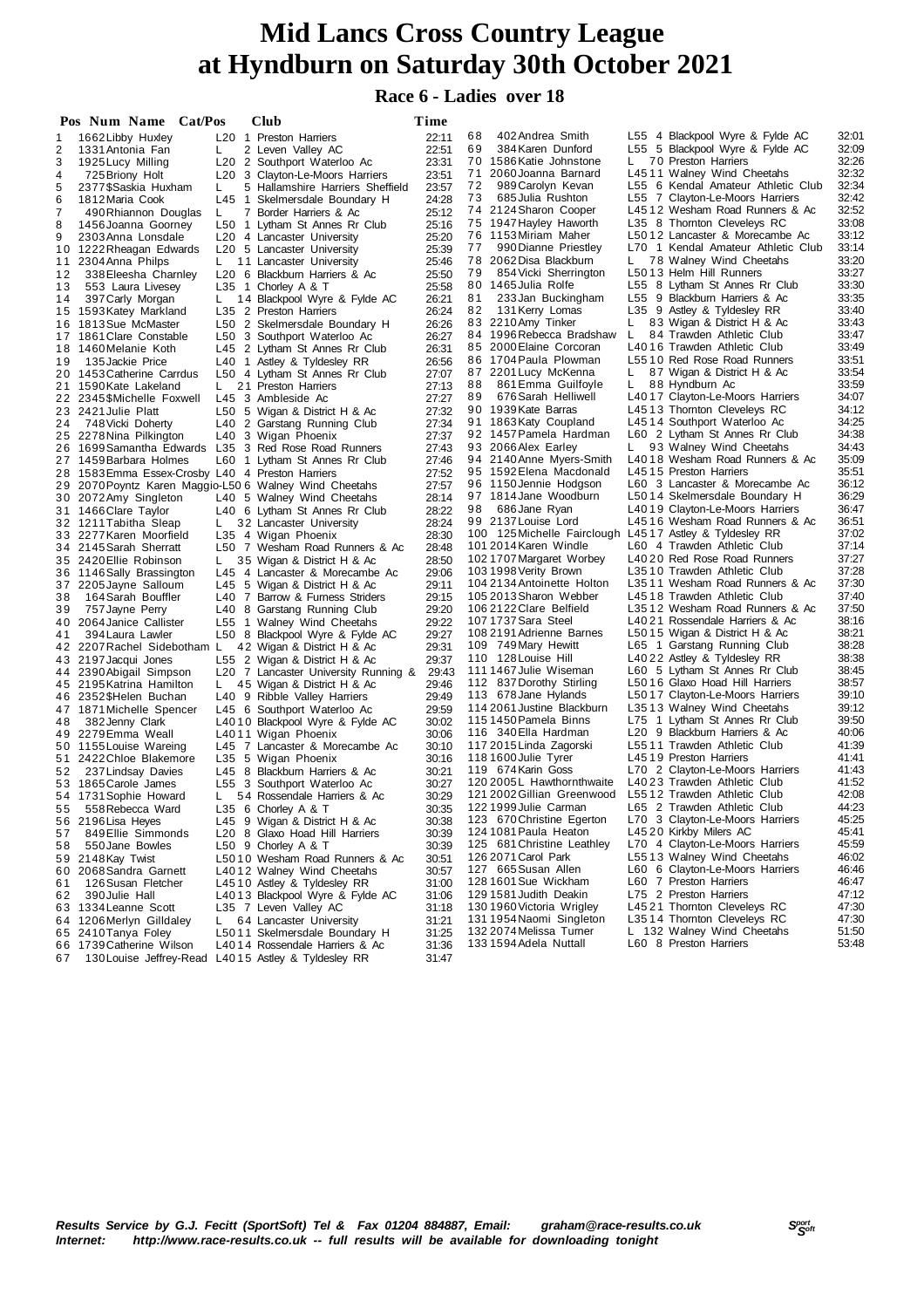#### **Race 6 - Ladies over 18 — TEAM RESULTS**

#### **NOTE: Unattached and non-counters are DELETED before teams are calculated**

| Lancaster University<br>2 Preston Harriers<br>3 Lytham St Annes Rr Club<br>4 Southport Waterloo Ac<br>5 Skelmersdale Boundary H | $27 -$<br>$35 -$<br>$43 -$<br>$63 -$<br>$82 -$ | 8 Anna Lonsdale<br>1 Libby Huxley<br>7 Joanna Goorney<br>3 Lucy Milling<br>5 Maria Cook | 9 Rheagan Edwards 10 Anna Philps<br>14 Katey Markland<br>17 Melanie Koth<br>16 Clare Constable<br>15 Sue McMaster | 20 Kate Lakeland<br>19 Catherine Carrdus<br>44 Michelle Spencer<br>62 Tanya Foley |
|---------------------------------------------------------------------------------------------------------------------------------|------------------------------------------------|-----------------------------------------------------------------------------------------|-------------------------------------------------------------------------------------------------------------------|-----------------------------------------------------------------------------------|
| 6 Wigan & District H & Ac                                                                                                       | $89 -$                                         | 21 Julie Platt                                                                          | 33 Ellie Robinson                                                                                                 | 35 Jayne Salloum                                                                  |
| 7 Walney Wind Cheetahs                                                                                                          | $93 -$                                         | 27 Poyntz Karen Maggio-28                                                               | Amy Singleton 38                                                                                                  | Janice Callister                                                                  |
| 8 Blackpool Wyre & Fylde AC                                                                                                     | $97 -$                                         | 13 Carly Morgan                                                                         | 39 Laura Lawler                                                                                                   | 45 Jenny Clark                                                                    |
| 9 Wigan Phoenix                                                                                                                 | $100 -$                                        | 23 Nina Pilkington                                                                      | 31 Karen Moorfield                                                                                                | 46 EmmaWeall                                                                      |
| 10 Chorley A & T                                                                                                                | $119 -$                                        | 12 Laura Livesey                                                                        | 52 Rebecca Ward                                                                                                   | 55 Jane Bowles                                                                    |
| 11 Wigan & District H & Ac 'B'                                                                                                  |                                                | 124 — 40 Rachel Sidebotham                                                              | 41 Jacqui Jones                                                                                                   | 43 Katrina Hamilton                                                               |
| 12 Lytham St Annes Rr Club<br>'B'                                                                                               | $131 -$                                        | 25 Barbara Holmes                                                                       | 29 Clare Taylor                                                                                                   | 77 Julia Rolfe                                                                    |
| 13 Blackburn Harriers & Ac                                                                                                      |                                                | 138 - 11 Eleesha Charnley                                                               | 49 Lindsay Davies                                                                                                 | 78 Jan Buckingham                                                                 |
| 14 Astley & Tyldesley RR                                                                                                        | $140 -$                                        | 18 Jackie Price                                                                         | 58 Susan Fletcher                                                                                                 | 64 Louise Jeffrey-Read                                                            |
| 15 Lancaster & Morecambe Ac                                                                                                     |                                                | 154 — 34 Sally Brassington                                                              | 47 Louise Wareing                                                                                                 | 73 Miriam Maher                                                                   |
| 16 Wesham Road Runners & Ac                                                                                                     | 159 —                                          | 32 Sarah Sherratt                                                                       | 56 Kay Twist                                                                                                      | 71 Sharon Cooper                                                                  |
| 17 Clayton-Le-Moors Harriers                                                                                                    | 160 —                                          | 4 Briony Holt                                                                           | 70 Julia Rushton                                                                                                  | 86 Sarah Helliwell                                                                |
| 18 Garstang Running Club                                                                                                        |                                                | 165 — 22 Vicki Doherty                                                                  | 37 Jayne Perry                                                                                                    | 106 Mary Hewitt                                                                   |
| 'B'<br>19 Preston Harriers                                                                                                      | $185 -$                                        | 26 Emma Essex-Crosby67 Katie Johnstone                                                  |                                                                                                                   | 92 Elena Macdonald                                                                |
| 20 Blackpool Wyre & Fylde AC 'B'                                                                                                | $190 -$                                        | 59 Julie Hall                                                                           | 65 Andrea Smith                                                                                                   | 66 Karen Dunford                                                                  |
| 21 Walney Wind Cheetahs<br>'B'                                                                                                  | $200 -$                                        | 57 Sandra Garnett                                                                       | 68 Joanna Barnard                                                                                                 | 75 Disa Blackburn                                                                 |
| 22 Red Rose Road Runners                                                                                                        | $206 -$                                        | 24 Samantha Edwards 83 Paula Plowman                                                    |                                                                                                                   | 99 Margaret Worbey                                                                |
| 23 Rossendale Harriers & Ac                                                                                                     | $218 -$                                        | 51 Sophie Howard                                                                        | 63 Catherine Wilson                                                                                               | 104 Sara Steel                                                                    |
| 24 Trawden Athletic Club                                                                                                        |                                                | 261 - 81 Rebecca Bradshaw 82 Elaine Corcoran                                            |                                                                                                                   | 98 Karen Windle                                                                   |
| 'B'<br>25 Astley & Tyldesley RR                                                                                                 |                                                | 283 — 79 Kerry Lomas                                                                    | 97 Michelle Fairclough107 Louise Hill                                                                             |                                                                                   |
| 26 Thornton Cleveleys RC                                                                                                        |                                                | 286 - 72 Hayley Haworth                                                                 | 87 Kate Barras                                                                                                    | 127 Victoria Wrigley                                                              |
| 'В'<br>27 Wesham Road Runners & Ac                                                                                              |                                                | 288 — 91 Anne Myers-Smith                                                               | 96 Louise Lord                                                                                                    | 101 Antoinette Holton                                                             |
| 'B'<br>28 Trawden Athletic Club                                                                                                 |                                                | 316 - 100 Verity Brown                                                                  | 102 Sharon Webber                                                                                                 | 114 Linda Zagorski                                                                |
| 'В'<br>29 Clayton-Le-Moors Harriers                                                                                             |                                                | $321 - 95$ Jane Ryan                                                                    | 110 Jane Hylands                                                                                                  | 116 Karin Goss                                                                    |

#### **Race 6 - Ladies over 35 — TEAM RESULTS**

#### **NOTE: Unattached and non-counters are DELETED before teams are calculated**

| 1 Lytham St Annes Rr Club<br>2 Skelmersdale Boundary H | $49 -$  | $18 - 2$ Joanna Goorney<br>1 Maria Cook    | 7 Melanie Koth<br>5 Sue McMaster | 9 Catherine Carrdus<br>43 Tanya Foley |
|--------------------------------------------------------|---------|--------------------------------------------|----------------------------------|---------------------------------------|
| 3 Walney Wind Cheetahs                                 |         | 58 — 16 Poyntz Karen Maggio-17             |                                  | Amy Singleton 25 Janice Callister     |
| 4 Wigan & District H & Ac                              |         | $59 - 10$ Julie Platt                      | 22 Jayne Salloum                 | 27 Jacqui Jones                       |
| 5 Wigan Phoenix                                        |         | $61 - 12$ Nina Pilkington                  | 19 Karen Moorfield               | 30 EmmaWeall                          |
| 6 Southport Waterloo Ac                                | $68 -$  | 6 Clare Constable                          | 28 Michelle Spencer              | 34 Carole James                       |
| 7 Chorley A & T                                        |         | $75 - 3$ Laura Livesey                     | 35 Rebecca Ward                  | 37 Jane Bowles                        |
| 8 Preston Harriers                                     | $85 -$  | 4 Katey Markland                           |                                  | 15 Emma Essex-Crosby66Elena Macdonald |
| 9 Astley & Tyldesley RR                                |         | 93 - 8 Jackie Price                        | 40 Susan Fletcher                | 45 Louise Jeffrey-Read                |
| 10 Blackpool Wyre & Fylde AC                           |         | 96 — 26 Laura Lawler                       | 29 Jenny Clark                   | 41 Julie Hall                         |
| 11 Lancaster & Morecambe Ac                            |         | 105 - 21 Sally Brassington                 | 31 Louise Wareing                | 53 Miriam Maher                       |
| 12 Wesham Road Runners & Ac                            |         | 109 - 20 Sarah Sherratt                    | 38 Kay Twist                     | 51 Sharon Cooper                      |
| 13 Garstang Running Club                               |         | 115 - 11 Vicki Doherty                     | 24 Jayne Perry                   | 80 Mary Hewitt                        |
| 14 Red Rose Road Runners                               |         | 146 - 13 Samantha Edwards 60 Paula Plowman |                                  | 73 Margaret Worbey                    |
| 15 Clayton-Le-Moors Harriers                           |         | 180 - 50 Julia Rushton                     | 61 Sarah Helliwell               | 69 Jane Rvan                          |
| 16 Trawden Athletic Club                               |         | 205 — 59 Elaine Corcoran                   | 72 Karen Windle                  | 74 Verity Brown                       |
| 17 Thornton Cleveleys RC                               | $214 -$ | 52 Hayley Haworth                          | 62 Kate Barras                   | 100 Victoria Wrigley                  |

#### **Race 6 - Ladies over 45 — TEAM RESULTS NOTE: Unattached and non-counters are DELETED before teams are calculated**

| 1 Lytham St Annes Rr Club   | 5 Melanie Koth<br>13 - 2 Joanna Goorney                          | 6 Catherine Carrdus                 |
|-----------------------------|------------------------------------------------------------------|-------------------------------------|
| 2 Skelmersdale Boundary H   | 3 Sue McMaster<br>28 — 1 Maria Cook                              | 24 Tanya Foley                      |
| 3 Wigan & District H & Ac   | 34 - 7 Julie Platt 12 Jayne Salloum 15 Jacqui Jones              |                                     |
| 4 Southport Waterloo Ac     | 39 - 4 Clare Constable                                           | 16 Michelle Spencer 19 Carole James |
| 5 Walney Wind Cheetahs      | 49 - 9 Poyntz Karen Maggio-13 Janice Callister 27 Joanna Barnard |                                     |
| 6 Lancaster & Morecambe Ac  | 59 - 11 Sally Brassington<br>17 Louise Wareing                   | 31 Miriam Maher                     |
| 7 Wesham Road Runners & Ac  | 62 — 10 Sarah Sherratt                                           | 22 Kay Twist 30 Sharon Cooper       |
| 8 Blackpool Wyre & Fylde AC | 25 Andrea Smith<br>65 — 14 Laura Lawler                          | 26 Karen Dunford                    |
| 9 Clayton-Le-Moors Harriers | 51 Jane Hylands<br>135 — 29 Julia Rushton                        | 55 Karin Goss                       |
| 10 Trawden Athletic Club    | 46 Sharon Webber<br>$144 - 45$ Karen Windle                      | 53 Linda Zagorski                   |
| 11 Preston Harriers         | 157 — 40 Elena Macdonald<br>54 Julie Tyrer                       | 63 Sue Wickham                      |

#### **Race 6 - Ladies over 55 — TEAM RESULTS**

#### **NOTE: Unattached and non-counters are DELETED before teams are calculated**

| 1 Lytham St Annes Rr Club              |  | 24 — 1 Barbara Holmes  | 10 Julia Rolfe    | 13 Pamela Hardman    |  |  |  |  |
|----------------------------------------|--|------------------------|-------------------|----------------------|--|--|--|--|
| 2 Clayton-Le-Moors Harriers            |  | $51 - 8$ Julia Rushton | 20 Karin Goss     | 23 Christine Egerton |  |  |  |  |
| 3 Trawden Athletic Club                |  | 55 — 15 Karen Windle   | 19 Linda Zagorski | 21 Gillian Greenwood |  |  |  |  |
| 4 Preston Harriers                     |  | 84 — 27 Sue Wickham    | 28 Judith Deakin  | 29 Adela Nuttall     |  |  |  |  |
| Race 6 - Ladies over 65 — TEAM RESULTS |  |                        |                   |                      |  |  |  |  |

#### **NOTE: Unattached and non-counters are DELETED before teams are calculated**

1 Clayton-Le-Moors Harriers 17 - 4 Karin Goss 6 Christine Egerton 7 Christine Leathley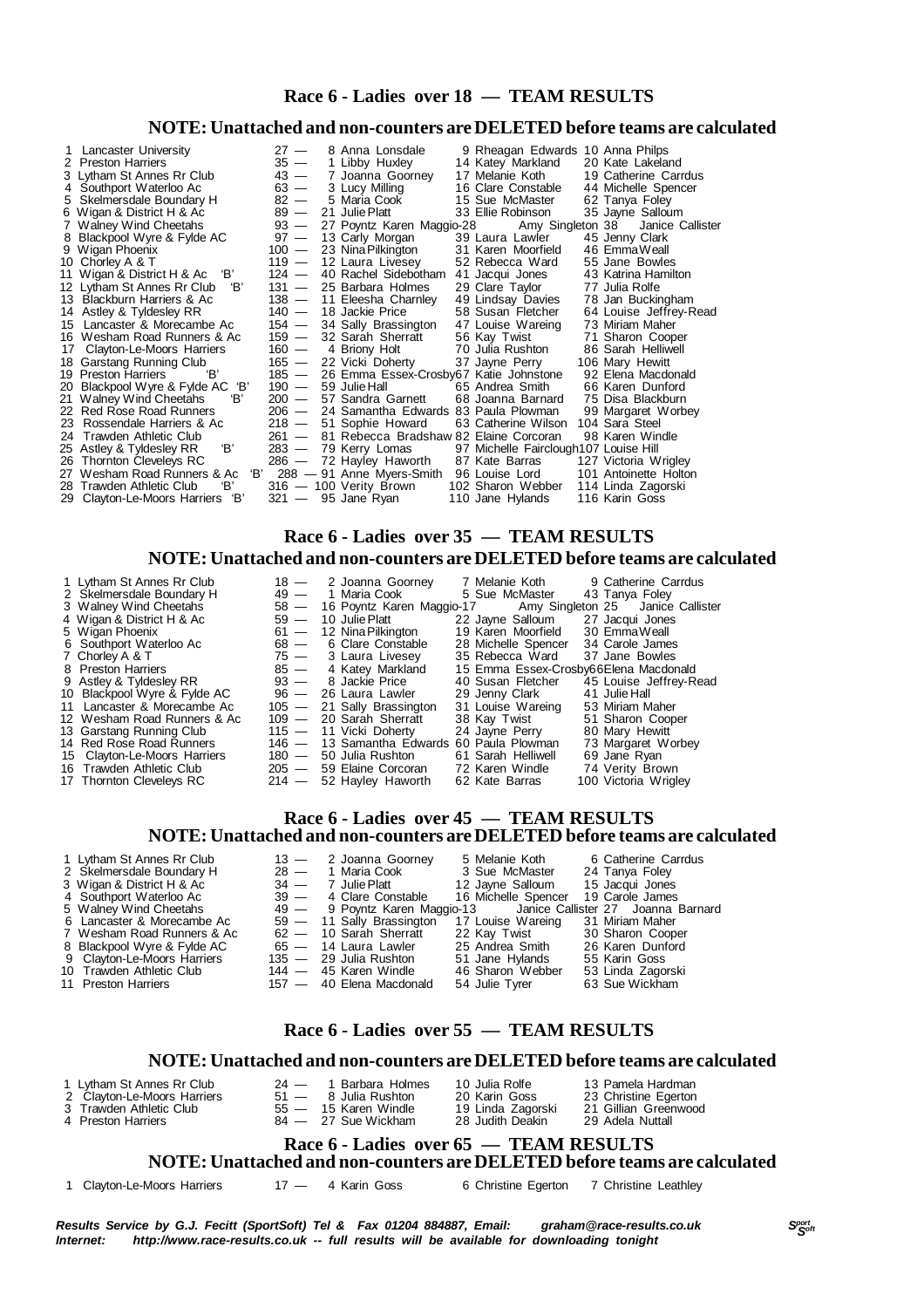## **Senior Men — FINAL RESULTS (\$=non-counter)**

|     | Pos Num Name Cat/Pos        |  | Club                               | Time  |                                                            |                                    |       |
|-----|-----------------------------|--|------------------------------------|-------|------------------------------------------------------------|------------------------------------|-------|
| 1   | 1193 Jacob Cann             |  | Lancaster University               | 28:57 | 86 1370 Thomas Harkin                                      | V4514 Liverpool Pembroke Sefton    | 38:41 |
| 2   | 475 James Douglas           |  | Border Harriers & Ac               | 29:26 | 87<br>976 Carl Hanaghan                                    | V4013 Kendal Amateur Athletic Club | 38:43 |
| 3   | 1524 Daniel Bebbington      |  | <b>Preston Harriers</b>            | 29:46 | 88<br>975 Ben Fidrmuc                                      | Kendal Amateur Athletic Club       | 38:47 |
| 4   | 1191 Matthew Briggs         |  | Lancaster University               | 30:13 | 89 1846 John Sprackland                                    | V55 4 Southport Waterloo Ac        | 38:49 |
| 5   | 359 Luke Minns              |  | Blackpool Wyre & Fylde AC          | 30:13 | 90 1688 Barry Wheeler                                      | Red Rose Road Runners              | 38:51 |
| 6   | 2370 \$Ben Coop             |  | Bury Athletic Club                 | 30:38 | 91 1977 Shaun Heys                                         | Trawden Athletic Club              | 39:03 |
| 7   | 1195 Leo Cossham            |  | Lancaster University               | 30:49 | 92 1190 Jackson Sloan                                      | U20 7 Lancaster & Morecambe Ac     | 39:11 |
| 8   | 1371 Ross Harrison          |  | Liverpool Pembroke Sefton          | 31:16 | 93<br>775 Gary Dover                                       | V55 5 Glaxo Hoad Hill Harriers     | 39:11 |
| 9   | 2378 SLewis Bowness         |  | U20 1 Helm Hill Runners            | 32:10 | 481 Kevin Hull<br>94                                       | V55 6 Border Harriers & Ac         | 39:16 |
| 10  | 160 Ross Campbell           |  | Barrow & Furness Striders          | 32:16 | 533Dan Edwards<br>95                                       | V4515 Chorley A & T                | 39:31 |
|     |                             |  |                                    | 32:23 | 96 1990 Michael Williams                                   | Trawden Athletic Club              | 39:35 |
|     | 11 1576 Wesley Wilkinson    |  | <b>Preston Harriers</b>            |       | 97 1365 John Dickinson                                     | V55 7 Liverpool Pembroke Sefton    | 39:45 |
|     | 12 1366 Luke Edwards        |  | Liverpool Pembroke Sefton          | 32:26 | 98 2367 Jordan Cobb                                        | Blackpool Wyre & Fylde AC          | 39.47 |
|     | 13 1381 Anthony O'Brien     |  | V50 1 Liverpool Pembroke Sefton    | 32:47 | 99 1312 Christopher Durkin                                 | V4014 Leven Valley AC              | 39:49 |
|     | 14 2302 Calum Laing         |  | Lancaster University               | 32:49 |                                                            | V4516 Wesham Road Runners & Ac     |       |
|     | 15 1360 Luca Messenger      |  | U20 2 Leven Valley AC              | 32:51 | 100 2079 Lee Barlow                                        |                                    | 39:57 |
|     | 16 1828 Andrew Kershaw      |  | Southport Waterloo Ac              | 32:53 | 101 377 Mark Warner                                        | Blackpool Wyre & Fylde AC          | 40:10 |
|     | 17 1373 Adam Jones          |  | Liverpool Pembroke Sefton          | 32:55 | 102 1850 Andy Veevers                                      | V4015 Southport Waterloo Ac        | 40:10 |
|     | 18 1194 Reuben Copley       |  | Lancaster University               | 33:01 | 103 350 Stuart Hall                                        | V4016 Blackpool Wyre & Fylde AC    | 40:12 |
|     | 19 2357 \$Spencer Riley     |  | V45 1 Ambleside Ac                 | 33:22 | 104 1824 Steven Howard                                     | Southport Waterloo Ac              | 40:12 |
|     | 20 1417 Jake Dickinson      |  | U20 3 Liverpool Pembroke Sefton    | 33:28 | 105 1854 Mitchell Wells                                    | V4517 Southport Waterloo Ac        | 40:21 |
| 21  | 1840 Francois Rafferty      |  | V50 2 Southport Waterloo Ac        | 33:48 | 106 773 Sean Dixon                                         | V55 8 Glaxo Hoad Hill Harriers     | 40:26 |
| 22  | 202 Marc Hartley            |  | Blackburn Harriers & Ac            | 33:53 | 107 1123 Andrew Clokey                                     | V4017 Lancaster & Morecambe Ac     | 40:31 |
|     | 23 1553 William Metcalf     |  | <b>Preston Harriers</b>            | 33:55 | 108 1810 Peter Carney                                      | V4018 Skelmersdale Boundary H      | 40:37 |
| 24  | 819 Nathan White            |  | Glaxo Hoad Hill Harriers           | 34:06 | 109 2181 Stephen Pendergrast                               | Wigan & District H & Ac            | 40:37 |
|     | 25 1527 Simon Collins       |  | V40 1 Preston Harriers             | 34:15 | 110 548 Paul Wareing                                       | V55 9 Chorley A & T                | 40:42 |
|     | 26 2114 Steve Swarbrick     |  | V45 2 Wesham Road Runners & Ac     | 34:21 | 111 2375 Gary Thompson                                     | V60 1 Clayton-Le-Moors Harriers    | 40:46 |
|     | 27 1320 David McNally       |  | V40 2 Leven Valley AC              | 34:23 | 112 1927 David Barras                                      | Thornton Cleveleys RC              | 40:50 |
|     | 28 1384 Kevin Usher         |  | V55 1 Liverpool Pembroke Sefton    | 34:28 | 113 1437 Thomas Howarth                                    | Lytham St Annes Rr Club            | 40:55 |
| 29  | 213 Mat Nuttall             |  | V50 3 Blackburn Harriers & Ac      | 34:32 | 114 1693 Stephen Woodruffe                                 | V5510 Red Rose Road Runners        | 40:56 |
| 30  | 984 Joe Todd                |  | V45 3 Kendal Amateur Athletic Club | 34:50 | 115 2038 Dean Crossman                                     | Walney Wind Cheetahs               | 40:56 |
| 31  | 2172 Jonathan Kearsley      |  | Wigan & District H & Ac            | 34:55 | 116 2049 Paul Managh                                       | V4518 Walney Wind Cheetahs         | 40:58 |
| 32  | 358 Christopher McCarthy    |  | Blackpool Wyre & Fylde AC          | 34:59 | 117 1821 lan Fitzpatrick                                   | V5511 Southport Waterloo Ac        | 40:58 |
| 33  | 1661 Luke Suffolk           |  | U20 4 Preston Harriers             | 35:08 | 118 1574 David Watson                                      | V50 7 Preston Harriers             | 40:59 |
|     | 34 1032 Liam Brown          |  | Kirkby Milers AC                   | 35:11 | 119 374 Paul Sparrow                                       | V50 8 Blackpool Wyre & Fylde AC    | 41:00 |
|     | 35 2115 David Taylor        |  | Wesham Road Runners & Ac           | 35:22 | 120 2343 Les Cornwall                                      | Wesham Road Runners & Ac           | 41:04 |
| 36  | 1974 Martin Greenwood       |  | Trawden Athletic Club              | 35:24 | 121 1382 Chris Pedder                                      | V60 2 Liverpool Pembroke Sefton    | 41:06 |
|     | 37 2337 John Delamere       |  | V45 4 Southport Waterloo Ac        | 35:27 | 122 1811 Daniel Gilbody                                    | Skelmersdale Boundary H            | 41:13 |
|     | 38 2086 Thomas Crabtree     |  | Wesham Road Runners & Ac           | 35:29 | 123 2423 Steven Foley                                      | V50 9 Wigan Phoenix                | 41:18 |
|     | 39 2097 Andrew Harling      |  | V40 3 Wesham Road Runners & Ac     | 35:35 | 124 1848 Richard Talbot                                    | V5010 Southport Waterloo Ac        | 41:19 |
|     | 40 2164 John Heyes          |  |                                    | 35:43 | 125 2037 Jason Caine                                       | Walney Wind Cheetahs               | 41:22 |
|     |                             |  | V50 4 Wigan & District H & Ac      |       | 126 788 Andrew Jackson                                     | V5011 Glaxo Hoad Hill Harriers     | 41:25 |
|     | 41 2269 Daniel Orrell       |  | V40 4 Wigan Phoenix                | 35:54 | 127 512 John Linaker                                       | V5012 Burnley Ac                   | 41:28 |
|     | 42 1374 Philip Macdonald    |  | V40 5 Liverpool Pembroke Sefton    | 36:02 | 128 107 Nicholas Goaley                                    | Astley & Tyldesley RR              | 41:29 |
| 43  | 815 Luke Turner             |  | Glaxo Hoad Hill Harriers           | 36:05 | 129 1683 Simon Shaw                                        | V5512 Red Rose Road Runners        | 41:31 |
|     | 44 1219 William Eley        |  | U20 5 Lancaster University         | 36:06 |                                                            |                                    |       |
|     | 45 1377 Chris Melling       |  | Liverpool Pembroke Sefton          | 36:12 | 130 1541 Paul Jeffries                                     | V4519 Preston Harriers             | 41:35 |
|     | 46 1448 Jonathan Tuck       |  | V45 5 Lytham St Annes Rr Club      | 36:16 | 131 2396 Lee Ramsden                                       | Lytham St Annes Rr Club            | 41:40 |
| 47  | 547 Robert Walsh            |  | V45 6 Chorley A & T                | 36:17 | 132 735 Richard Jones                                      | V4019 Garstang Running Club        | 41:51 |
|     | 48 1199 Richard Joisce      |  | Lancaster University               | 36:17 | 133 1054 Daniel McKevitt                                   | V4020 Kirkby Milers AC             | 41:53 |
|     | 49 1675 Daniel Hughes       |  | Red Rose Road Runners              | 36:21 | 134 796 Richard Marlton                                    | V5013 Glaxo Hoad Hill Harriers     | 41:59 |
| 50  | 633 James Dunderdale        |  | V40 6 Clayton-Le-Moors Harriers    | 36:34 | 135 2331 lan Davies                                        | V4520 Skelmersdale Boundary H      | 42:01 |
|     | 51 1841 Peter Roome         |  | V55 2 Southport Waterloo Ac        | 36:43 | 136 2166 George Heyes                                      | Wigan & District H & Ac            | 42:06 |
|     | 52 1129 John Hannah         |  | Lancaster & Morecambe Ac           | 36:49 | 137 352 Nick Hume                                          | V60 3 Blackpool Wyre & Fylde AC    | 42:06 |
| 53  | 986 Richard Wilson          |  | V40 7 Kendal Amateur Athletic Club | 36:52 | 138<br>534 Mark Ellithorn                                  | V5513 Chorley A & T                | 42:13 |
|     | 54 1061 Lee Turner          |  | Kirkby Milers AC                   | 36:55 | 139 637 Justin Edwards                                     | V4521 Clayton-Le-Moors Harriers    | 42:21 |
|     | 55 1934 Andrew Fairbairn    |  | V45 7 Thornton Cleveleys RC        | 36:56 | 140 163 Peter Willacy                                      | V60 4 Barrow & Furness Striders    | 42:27 |
|     | 56 1544 Mariusz Kovacs      |  | Preston Harriers                   | 36:56 | 141 1671 Michael Hall                                      | V5014 Red Rose Road Runners        | 42:30 |
| 57  | 2387 John Campbell          |  | Lancaster University               | 36:58 | 142 1131 Graham Hodgson                                    | V60 5 Lancaster & Morecambe Ac     | 42:31 |
| 58  | 539 Stuart Hemmings         |  | V50 5 Chorley A & T                | 37:09 | 143 2162 Gareth Harrison                                   | Wigan & District H & Ac            | 42:35 |
|     | 59 1557 Ben Naylor          |  | Preston Harriers                   | 37:14 | 144 2108 Steve Myerscough                                  | V4522 Wesham Road Runners & Ac     | 42:44 |
| 60  | 1309 Danny Bouffler         |  | Leven Valley AC                    | 37:16 | 145 1818 Graham Cuddy                                      | V5514 Southport Waterloo Ac        | 42:49 |
| 61  | 2098 Christopher Hastwell   |  | Wesham Road Runners & Ac           | 37:18 | 146 1197 Matthew Green                                     | Lancaster University               | 42:51 |
| 62  | 632 Matthew Duckworth       |  | Clayton-Le-Moors Harriers          | 37:36 | 147 654 Craig Nicholls                                     | V4523 Clayton-Le-Moors Harriers    | 42:54 |
| 63  | 1128 Matthew Guilder        |  | Lancaster & Morecambe Ac           | 37:41 | 148 623 Gareth Berry                                       | V4524 Clayton-Le-Moors Harriers    | 42:58 |
|     | 64 2157 Paul Fitzsimmons    |  | V55 3 Wigan & District H & Ac      | 37:43 | 149 762 Glen Boulter                                       | V4021 Glaxo Hoad Hill Harriers     | 43:01 |
|     | 65 2336 Kevin Walker        |  | V45 8 Skelmersdale Boundary H      | 37:44 | 150 543 Adrian Pilkington                                  | V5015 Chorley A & T                | 43:02 |
|     | 66 2392 Dave Smith          |  | V40 8 Leigh Harriers & Ac          | 37:46 | 151 2168 Stuart Holding                                    | V4525 Wigan & District H & Ac      | 43:06 |
|     | 67 1433 Joe Greenwood       |  | Lytham St Annes Rr Club            | 37:48 | 152 1538 Kevin Hesketh                                     | V65 1 Preston Harriers             | 43:07 |
| 68  | 985 Matthew Wilson          |  | V45 9 Kendal Amateur Athletic Club | 37:50 | 153 1314 Ben Gill                                          | Leven Valley AC                    | 43:08 |
| 69. | 1044 Kevin Harrison         |  | V40 9 Kirkby Milers AC             | 37:50 | 154 790 Damian Jones                                       | V60 6 Glaxo Hoad Hill Harriers     | 43:09 |
|     | 70 1844 Marc Singer         |  | Southport Waterloo Ac              | 37:50 | 155 1444 Neil Tate                                         | V4022 Lytham St Annes Rr Club      | 43:10 |
| 71  | 1431 Andrew Draper          |  | V4010 Lytham St Annes Rr Club      | 37:51 | 156 1062 Lee Walmsley                                      | V4526 Kirkby Milers AC             | 43:11 |
|     | 72 2161 Mike Harris         |  | V50 6 Wigan & District H & Ac      | 37:54 | 157 1311 McDougle Dave                                     | Leven Valley AC                    | 43:18 |
|     | 73 1322 Ben Oldham          |  | V4510 Leven Valley AC              | 37:55 | 158 1833 Sam Moran                                         | Southport Waterloo Ac              | 43:20 |
|     | 74 2273 Paul Weall          |  | V4511 Wigan Phoenix                | 37:56 | 159 2173 Christopher Mannion V4023 Wigan & District H & Ac |                                    | 43:23 |
|     |                             |  |                                    |       | 160 663 John Wilcock                                       | V5515 Clayton-Le-Moors Harriers    | 43:23 |
| 75  | 2261 Paul Blakemore         |  | Wigan Phoenix                      | 37:59 |                                                            |                                    | 43:27 |
|     | 76 2263 Mark Collier        |  | V4011 Wigan Phoenix                | 38:05 | 161 2188 David Tittensor                                   | V5516 Wigan & District H & Ac      |       |
|     | 77 2408 Luke Wills          |  | Skelmersdale Boundary H            | 38:09 | 162 2110 Philip Quibell                                    | V65 2 Wesham Road Runners & Ac     | 43:32 |
| 78  | 2189 Stuart Towns           |  | V4512 Wigan & District H & Ac      | 38:12 | 163 201 Allan Hartley                                      | V4527 Blackburn Harriers & Ac      | 43:39 |
|     | 79 2083 Mark Belfield       |  | Wesham Road Runners & Ac           | 38:14 | 164 1938 Joseph Tyldesley                                  | Thornton Cleveleys RC              | 43:42 |
|     | 80 1422 Jared Nicholls      |  | U20 6 Liverpool Pembroke Sefton    | 38:18 | 165 2036 Steven Batty                                      | V60 7 Walney Wind Cheetahs         | 43:45 |
| 81  | 2117 Alek Walker            |  | Wesham Road Runners & Ac           | 38:18 | 166 1562 Roy Parkinson                                     | V5517 Preston Harriers             | 43:48 |
|     | 82 1066 Gary Wilton         |  | V4012 Kirkby Milers AC             | 38:22 | 1671569 Andrew Tranter                                     | V5518 Preston Harriers             | 43:55 |
| 83  | 1315 Nathan Harris          |  | Leven Valley AC                    | 38:24 | 168 1064 Matthew Whalley                                   | Kirkby Milers AC                   | 44:00 |
| 84  | 621 Graham Auld             |  | V4513 Clayton-Le-Moors Harriers    | 38:32 | 169 2100 Damian Ings                                       | V4528 Wesham Road Runners & Ac     | 44:05 |
|     | 85 2149 Sanjay Bisnauthsing |  | Wigan & District H & Ac            | 38:36 | 170 2268 Warren Moorfield                                  | V5016 Wigan Phoenix                | 44:07 |
|     |                             |  |                                    |       | 171 1932 Paul Dixon                                        | V4529 Thornton Cleveleys RC        | 44:19 |

*<sup>S</sup>port Results Service by G.J. Fecitt (SportSoft) Tel & Fax 01204 884887, Email: graham@race-results.co.uk <sup>S</sup>oft Internet: <http://www.race-results.co.uk>-- full results will be available for downloading tonight*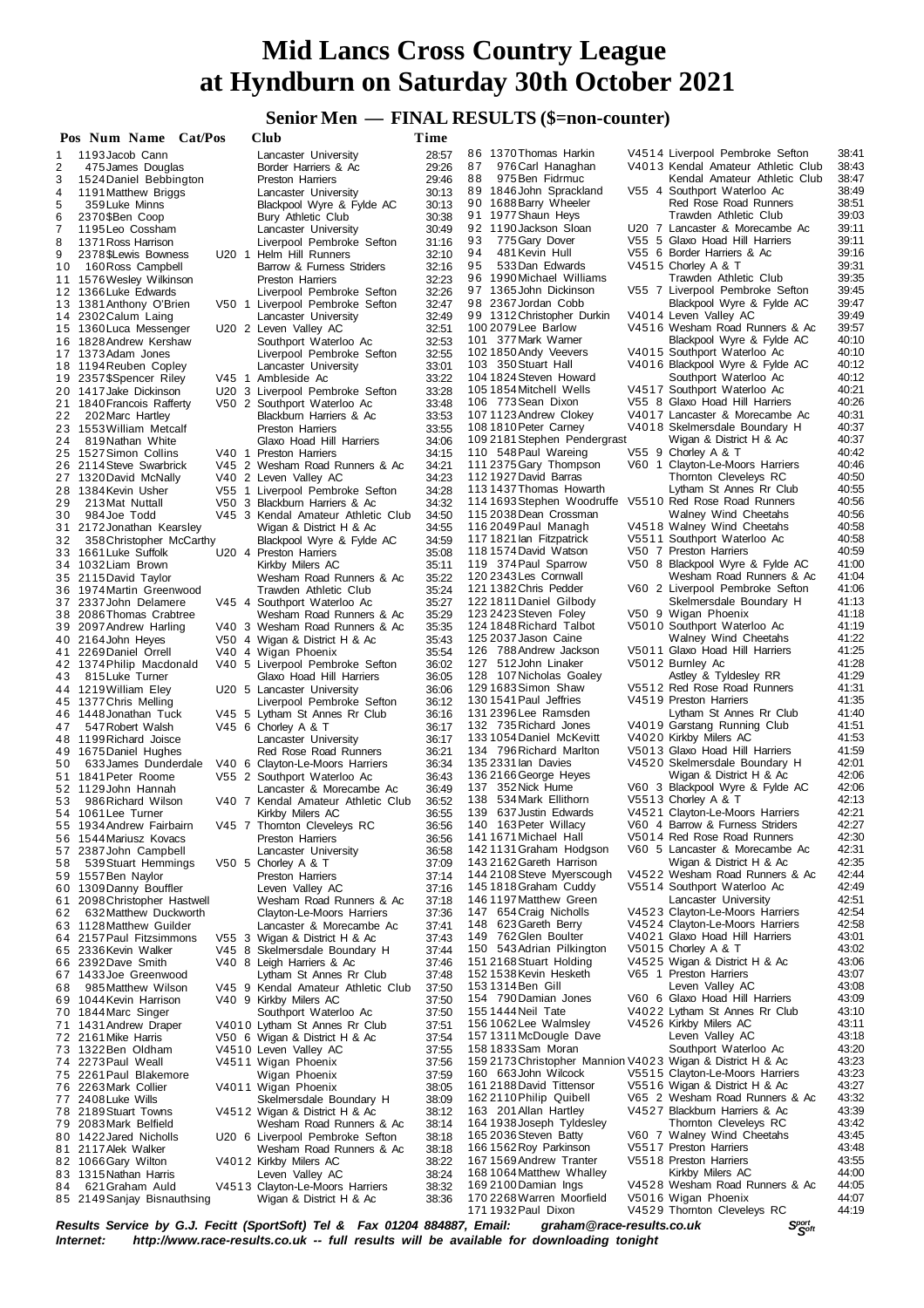$176 1542$  William Johnstone

172 2043 Philip Horrocks V5519 Walney Wind Cheetahs 44:25<br>173 1434 Dan Gregson V4530 Lytham St Annes Rr Club 44:54 173 1434 Dan Gregson V4530 Lytham St Annes Rr Club 44:54<br>174 1843 John Sanders V5017 Southport Waterloo Ac 44:54 1843John Sanders V501 7 Southport Waterloo Ac 44:54 V5520 Red Rose Road Runners 44:56<br>V5521 Preston Harriers 45:02 468Joshua Mathias-DaveyU20 8 Blackpool Wyre & Fylde AC 45:02 178 1676 Fred Lynch Music Live State V65 3 Red Rose Road Runners 45:09<br>179 1676 Fred Lynch V65 3 Red Rose Road Runners 45:09 482Craig Hull Border Harriers & Ac 45:09 180 661 Stevan Tonks V4024 Clayton-Le-Moors Harriers 45:13<br>181 2169 Stephen Honor V4531 Wigan & District H & Ac. 45:18 181 2169 Stephen Honor V4531 Wigan & District H & Ac 45:18<br>182 1666 Stuart Cann V5522 Red Rose Road Runners 45:20 1666Stuart Cann V552 2 Red Rose Road Runners 45:20 2153Liam Conway Wigan & District H & Ac 45:39 184 646 Michael Hogan v 5018 Clayton-Le-Moors Harriers 46:01<br>185 2085 John Collier v 65 4 Wesham Road Runners & Ac 46:02 2085John Collier V65 4 Wesham Road Runners & Ac 46:02 186 2165 Wayne Heyes Wigan & District H & Ac 46:04<br>187 1372 Mark Hudson V60 8 Liverpool Pembroke Sefton 46:06 1372Mark Hudson V60 8 Liverpool Pembroke Sefton 46:06 981Stephen Roberts V501 9 Kendal Amateur Athletic Club 46:19 738Chris Pope V402 5 Garstang Running Club 46:51 190 1965Jeremy Bradshaw V502 0 Trawden Athletic Club 47:08 2111Mark Renshall V453 2 Wesham Road Runners & Ac 47:22 978Neil Holdsworth V65 5 Kendal Amateur Athletic Club 47:25 V60 9 Garstang Running Club 47:54<br>Blackpool Wyre & Fylde AC 48:13 368Jonathon Sanderson Blackpool Wyre & Fylde AC 48:13 1203Tavis Young Lancaster University 49:00 196 1852Stephen Ward V402 6 Southport Waterloo Ac 49:01 2048Philip Low V552 3 Walney Wind Cheetahs 49:21 198 2403Peter Bolton V601 0 Red Rose Road Runners 49:35

199 1386 Karl Yates Liverpool Pembroke Sefton 49:51<br>200 627 Peter Browning V60 11 Clavton-Le-Moors Harriers 50:13 200 627 Peter Browning V6011 Clayton-Le-Moors Harriers 50:13<br>201 2355 SLiam Moden V5524 Accrington Road Runners 50:37 201 2355\$Liam Moden V552 4 Accrington Road Runners 50:37 202 1526Michael Brown V601 2 Preston Harriers 50:43 203 2397 Stephen Wise V5525 Lytham St Annes Rr Club<br>204 2045 Neil Irving V5021 Walney Wind Cheetahs 204 2045 Neil Irving V5021 Walney Wind Cheetahs 51:19<br>205 1668 Philip Dean V6013 Red Rose Road Runners 51:28 V6013 Red Rose Road Runners 51:28<br>Blackpool Wyre & Fylde AC 51:36 206 379 Christopher Wylie Blackpool Wyre & Fylde AC 51:36<br>207 2082 Martin Bates V6014 Wesham Road Runners & Ac 51:48 207 2082 Martin Bates V6014 Wesham Road Runners & Ac 51:48<br>208 2184 Alex Roberts Wigan & District H & Ac 52:02 208 2184Alex Roberts Wigan & District H & Ac 52:02 209 1441Andrew McAllister V552 6 Lytham St Annes Rr Club 52:14 210 1968John Carman V65 6 Trawden Athletic Club 52:22 211 1677Rob Mather V453 3 Red Rose Road Runners 52:45 212 739 Anthony Pritchard V65 7 Garstang Running Club 53:23<br>213 1446 Peter Thomson V6015 Lytham St Annes Rr Club 53:57 213 1446 Peter Thomson V6015 Lytham St Annes Rr Club 53:57<br>214 2056 Paul Smith V4534 Walney Wind Cheetahs 54:13 214 2056 Paul Smith V4534 Walney Wind Cheetahs 54:13<br>215 2116 Stephen Twist V5022 Wesham Road Runners & Ac 54:23 215 2116Stephen Twist V502 2 Wesham Road Runners & Ac 54:23 V4535 Trawden Athletic Club 55:00<br>Red Rose Road Runners 56:03 217 1684 Martin Simpson 2002 Red Rose Road Runners 56:03<br>218 1919 Sam Coupland 200 9 Southport Waterloo Ac 56:05 218 1919Sam Coupland U20 9 Southport Waterloo Ac 56:05 219 1817 Lee Coupland V4536 Southport Waterloo Ac 56:05<br>220 2093 Colin Gibson V6016 Wesham Road Runners & Ac 57:12 220 2093 Colin Gibson V6016 Wesham Road Runners & Ac 57:12<br>221 2412 William Dalton V5527 Skelmersdale Boundary H 57:59 221 2412 William Dalton V5527 Skelmersdale Boundary H 57:59<br>222 2087 James Danson V5528 Wesham Road Runners & Ac 59:58 222 2087James Danson V552 8 Wesham Road Runners & Ac 59:58 223 2050Jeff McCully V502 3 Walney Wind Cheetahs 1:00:41 224 159Colin Campbell V552 9 Barrow & Furness Striders 1:01:45